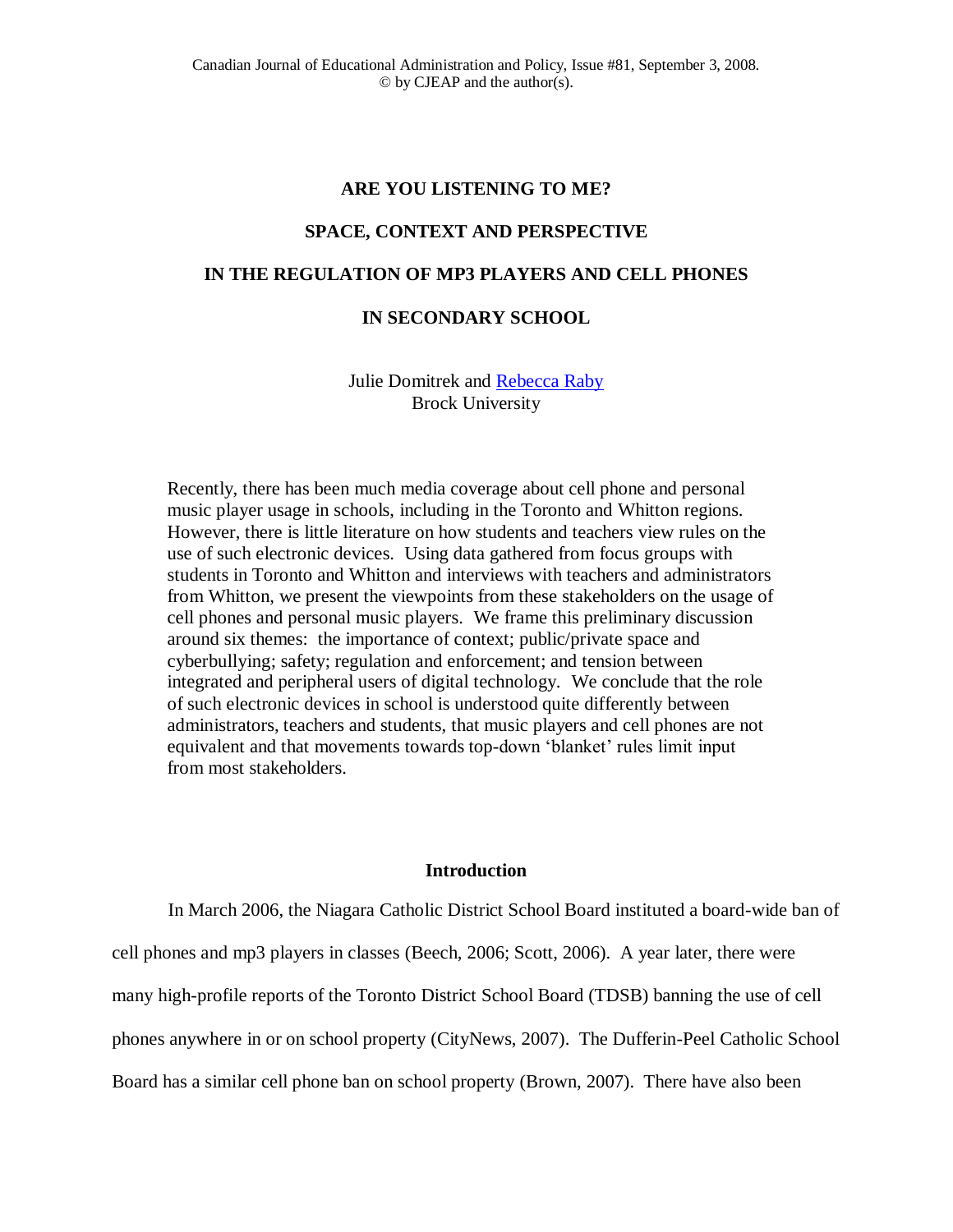reports of bans or strict regulations on cell phones and mp3 players in other Canadian schools, in Ottawa, Gatineau and Montreal, for instance, and in the United States (CityNews, 2007; CBC News, 2006a).

This paper grows out of a larger on-going project investigating secondary student and teacher response to school rules in Toronto and "Whitton" (a pseudonym for a region in Southern Ontario). While conducting focus groups with young people and interviews with teachers and administrators about school rules, we noted significant debate surrounding the regulation of electronic devices, more specifically cell phones and personal music players<sup>1</sup>, in the classroom and at school in general. In this paper, we thus present viewpoints expressed by various stakeholders in schools – students, teachers and administrators – on the usage of cell phones and mp3 players and debates arising from the implementation of policies governing their use in schools. While viewpoints sometimes overlap, administrators, teachers and students tended to approach the question of such personal electronic devices in schools in different ways, although it was administrators who were most involved in the development of school policy on them.

Electronic devices, such as cell phones and mp3 players, are becoming increasingly ubiquitous in Canadian society. A Statistics Canada survey on residential telephone services found that 66.8% of households in Canada have cell phones, with Ontario having the second highest proportion of household ownership at 70.1% (Statistics Canada, 2007). Insofar as youth are concerned, 46% of students in the eleventh grade in Canada own a cell phone (Canada's

 $\overline{a}$ 

<sup>&</sup>lt;sup>1</sup> "Personal music players" is a term that would include any device that is listened to using headphones which would include portable radios, cassette tape-playing Walkmans, compact disc-playing Discmans, mini-disc players or mp3 players. Today the most prevalent of these used in North American society is the mp3 player, which we refer to here. The most well-known and popular of these is Apple's iPod, which many individuals use interchangeably with "mp3 player" even though it is a brand name. Until recently some school codes also specifically referred to the brand name "Walkman".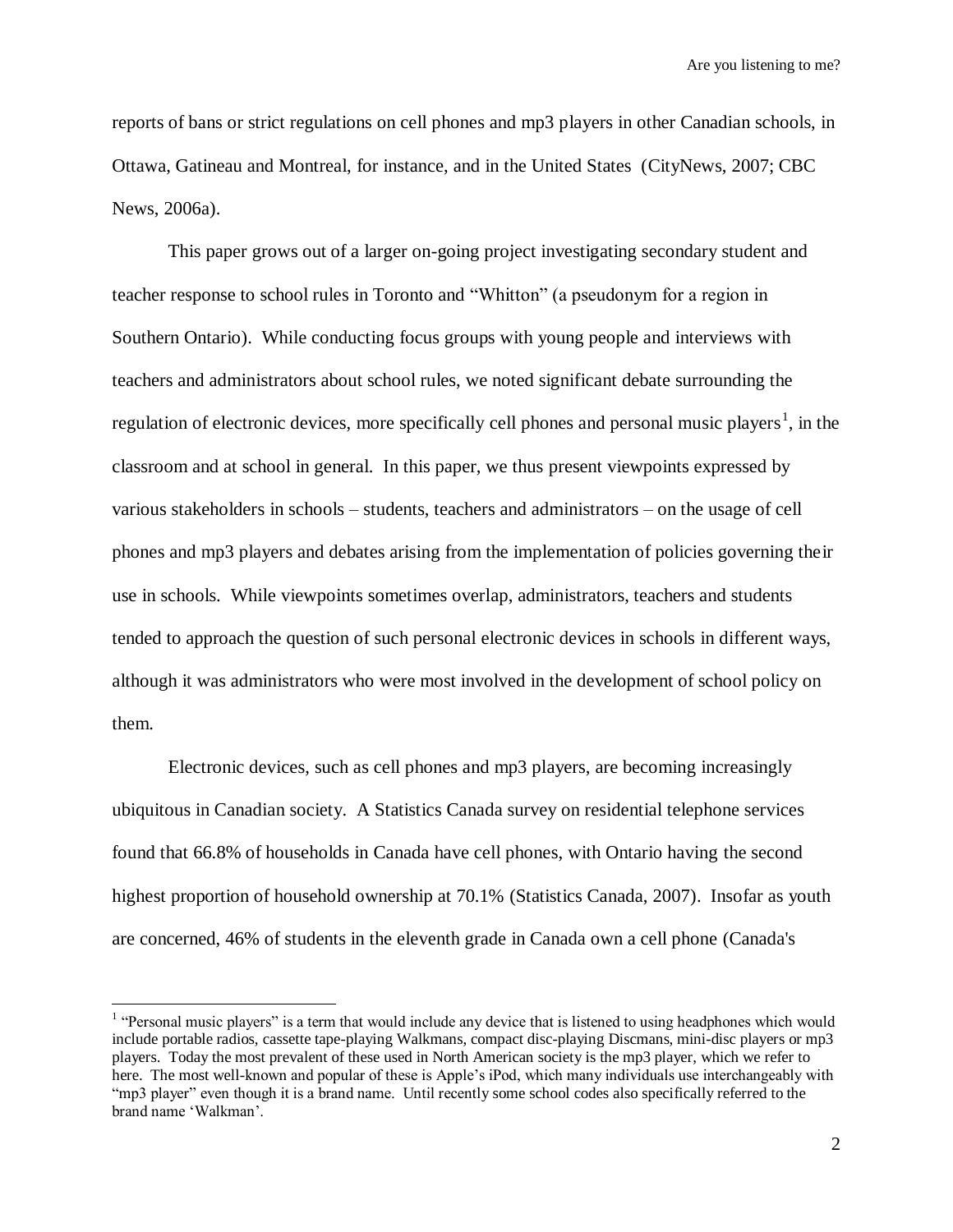Office of Consumer Affairs, 2006). With the age of acquisition of cell phones getting younger, often with companies even explicitly designing and marketing phones to primary school children, their presence in schools will undoubtedly increase. Similarly, a report by the Canadian Radio-television and Telecommunications Commission in 2006 found that approximately 60% of youths aged 12-19 own personal music players. Consequently, school personnel have had to decide how to respond to youth using these new technologies on school property.

Research on the use of such electronic devices is a limited but growing field. Research on cell phones can be grouped into several main areas and mostly focuses on their use by teens and young adults (usually university undergraduates) largely in Asian and European countries and the United States. First, the cell phone has quickly developed into a fashion accessory, where "the mobile phone [is] not only a tool to 'talk' but also as a means to communicate symbolically about oneself"(Katz & Sugiyama, 2006, p. 324). Katz and Sugiyama found that Japanese and American youths that were heavier cell phone users adopted cell phones earlier in life, were typically more fashion conscious, and thus changed cell phones more frequently than more casual cell phone users. As such, to many, one"s style of phone communicates something about the identity and image its user is trying to project (Lobet-Maris, 2003). Secondly, researchers have studied how young people use cell phones for social purposes, managing friendships and parents in an attempt navigate social activities and their independence (Green, 2003). In fact, having a cell phone can be instrumental to maintaining the social status of a teenager (Srivastava, 2005). Thirdly, researchers studying why young people begin carrying cell phones have found that many do so for reasons of safety and security. Girls in particular are encouraged by parents to carry cell phones when going out and also say they feel safer with the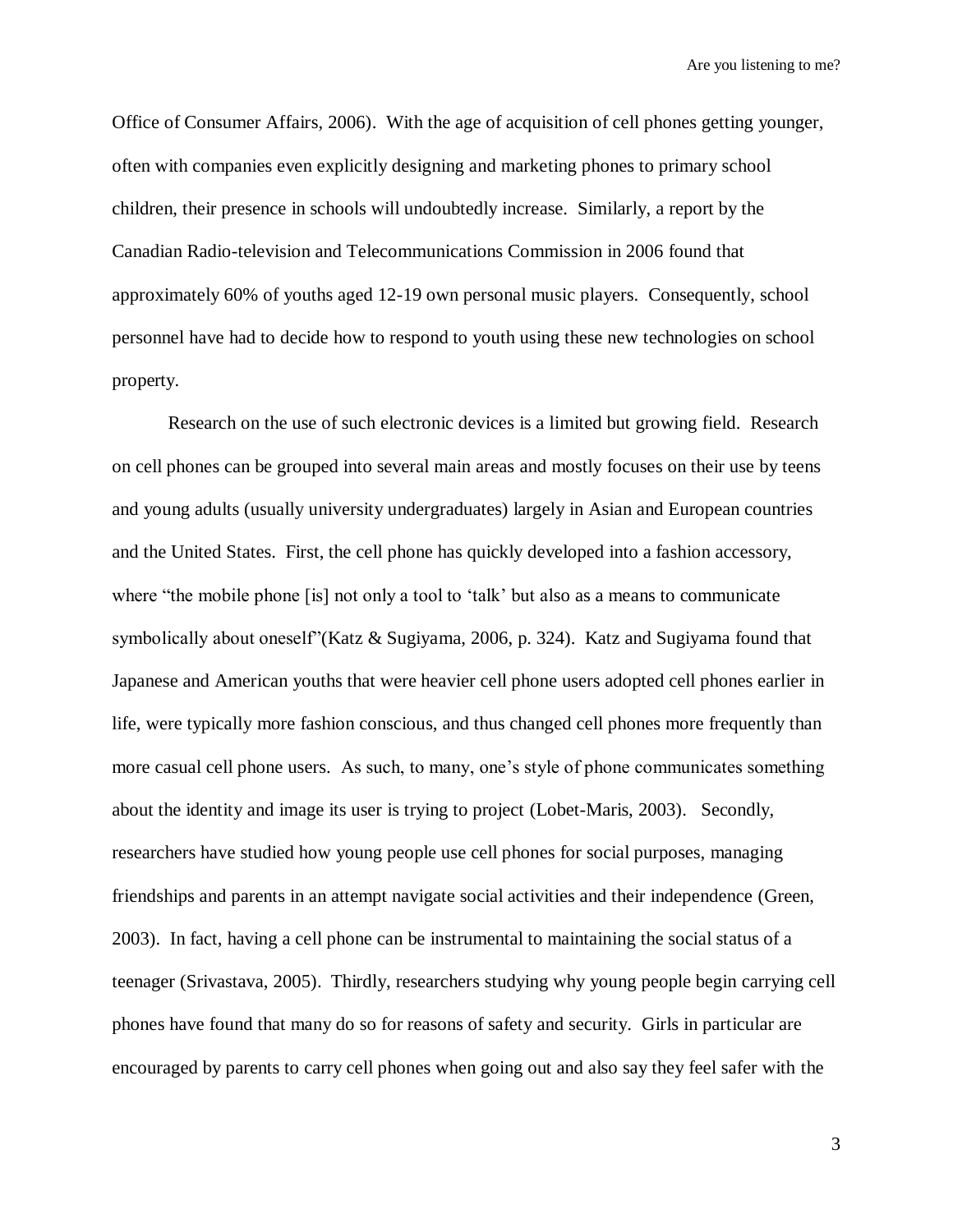option to immediately call for help (Campbell,  $2006a$ )<sup>2</sup>. Interestingly, one study noted that young people from lower socioeconomic backgrounds were more likely to own a cell phone, which may indicate perceptions of relative safety in their neighbourhoods (Pain *et al.*, 2005) and/or could be the result of cell phones being less expensive to own than landlines, particularly with the option of using "pay-as-you-go" services. Finally, researchers have studied the developing social etiquette of public cell phone use. Cell users generally excuse themselves to retreat to a more private area and silence ringers to avoid disturbing others (Koskinen & Repo, 2006). Also, while cell phone owners are perhaps more accountable because of their reachability, they are more able than others to be late or cancel appointments (Srivastava, 2005). One of the only studies on cell phones in classrooms found that there was generally a negative attitude towards them in college classrooms by both students and professors, particularly as they were considered a possible resource for cheating, although younger participants were more tolerant of ringing during class (Campbell, 2006b). While academic articles on school cell phone use are limited, the news media have frequently featured stories on this topic, including the use of cell phones" video-taking abilities to record at-school events, particularly fights (CityNews, 2006; McGinnis, 2007; CBC News, 2006).

Studies on ownership and usage of mp3 players and other personal music devices are also limited. One study of college students who kept journals about their Walkman usage for two weeks found that they used the device for various purposes including mood elevation during monotonous tasks or to avoid doing them altogether, for stimulation and emotional energy, or to avoid others in social situations (Chen, 1998). More broadly, some studies have addressed the effect of music on individuals performing a variety of cognitive and physical tasks, with

<sup>&</sup>lt;sup>2</sup> Parents can also use cell phones as surveillance tools by calling their children and asking their location or even by tracking them with global-positioning devices (Green, 2001).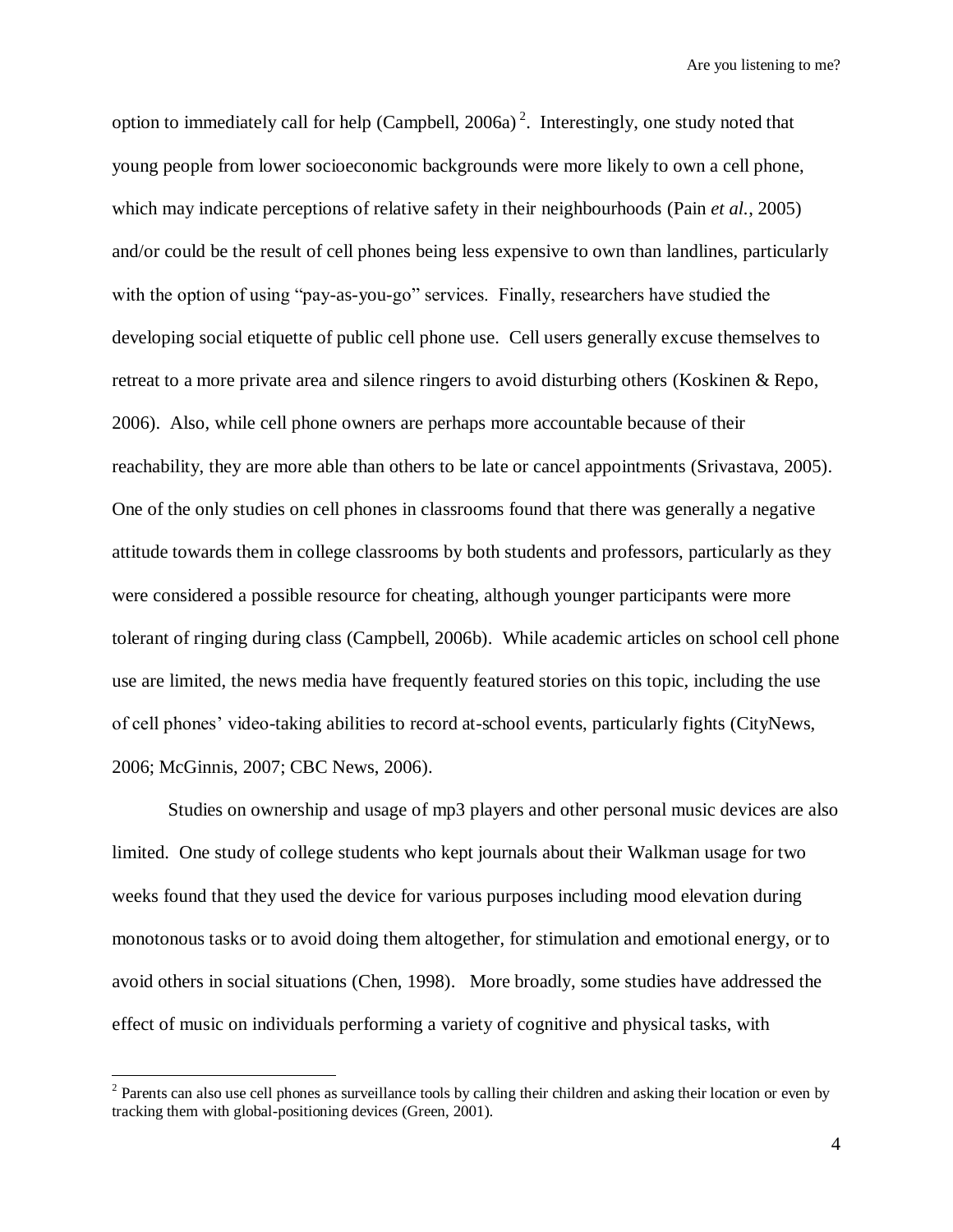conflicting results. Listening to various kinds of music on personal music devices has been found to increase productivity and mood among employees, primarily when listeners perform more simple tasks (Oldham *et al.*, 1995). Another study found that background music disrupted the fluency of word processing, however, though it did not affect those with musical training as adversely as others (Ransdell & Gilroy, 2001). Other studies found that introverts were more distracted by music during cognitive tests (such as memorization, reading comprehension and coding) than extroverts (Furnham & Bradley, 1997; Furnham *et al.*, 1999). Music was also shown to aid in the performance and the perception of "flow" for three netball players, who said that self-selected music aided them in controlling the emotions and awareness that influenced their shooting performance (Pates *et al.*, 2003). Music tempo has also been shown to affect simulated driving speed and traffic violations, with faster tempos leading to faster speeds and more violations (Brodsky, 2002).

Specific studies involving students and music are also sparse. Hallam *et al.* (2002) found that calming classical music led to better performance for primary school students on math and memory tasks but arousing, aggressive classical music disrupted it (Hallam *et al.*, 2002). Furthermore, soothing classical background music improved behaviour and math performance in primary school children with special needs (Hallam & Price, 1998). Research by Pool *et al*. (2003) indicated that background music or music videos in foreign languages did not affect high school students" homework but televised soap operas playing in the background did. It appears that the type of music, the presence of familiar vocals, whether it is selected by the individual, its tempo, as well as the type of task being completed and personality traits of the listening individual are all variables that contribute to music helping or hindering task performance.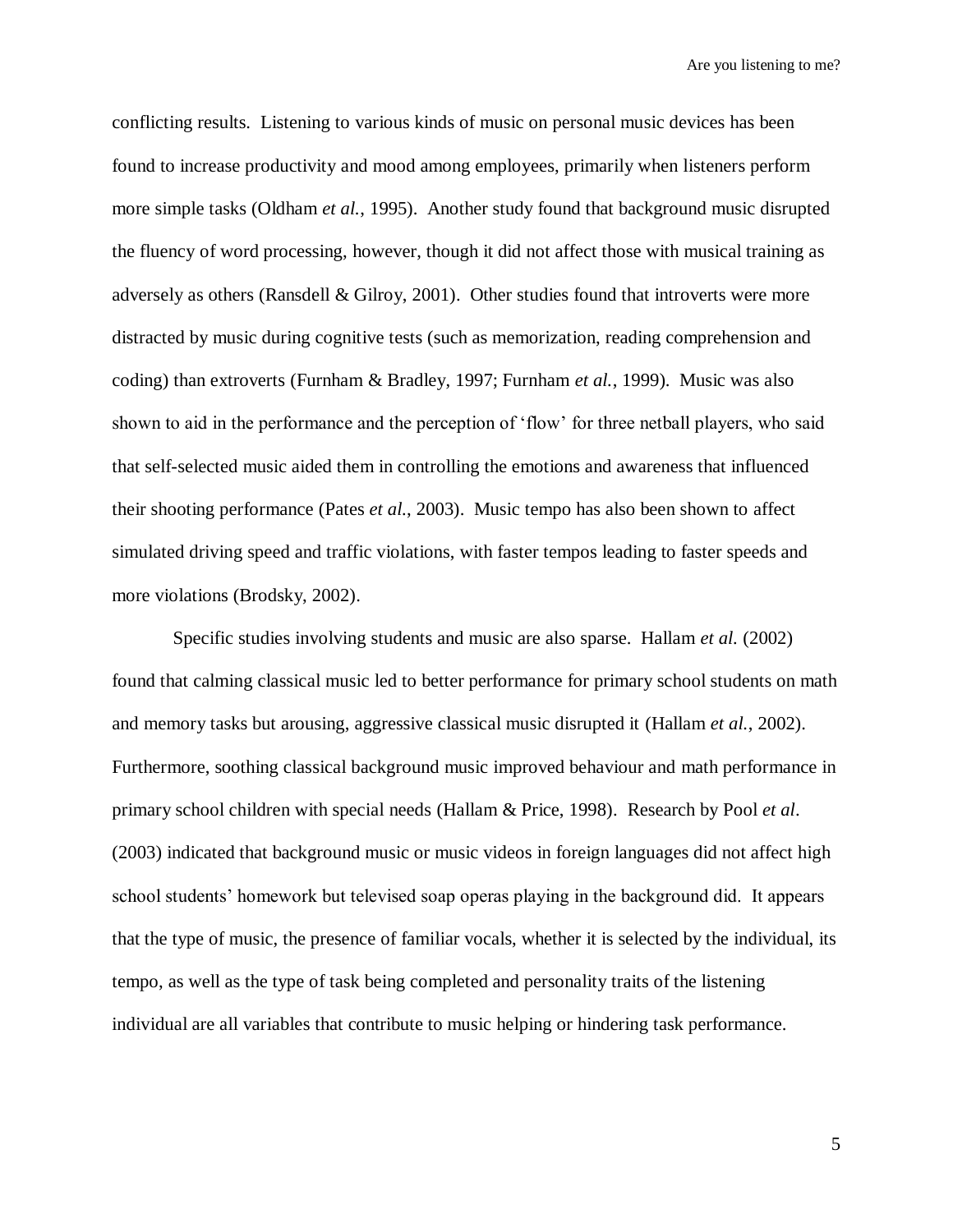#### **Methodology**

Over the summers of 2004-2006, we conducted eighteen focus groups with diverse groups of young people who attend secondary schools across two different geographical areas: the Whitton region and the City of Toronto. We located most groups primarily through approaching organizations, though some were also set up via word-of-mouth (See Appendix A for general descriptions of focus groups). By recruiting and conducting focus groups outside of school environments, we avoided negotiations with school boards and pre-screening of students by individual schools. We also felt that this strategy would encourage students to speak more freely about school rules. We chose to conduct focus groups so that participants would be with their peers and we might therefore best access the public talk through which young people may make and negotiate their viewpoints around school rules. These focus groups ranged in size from three to fourteen participants, refreshments were provided and each participant received an honorarium of \$10. Groups were tape-recorded, but also transcribed on-site to facilitate later, more thorough transcription from the tape-recordings. We asked participants what they knew and thought of the rules and their enforcement, what they would change, how they appealed unfair accusations, and whether they had ever participated in creating their school rules.

Letters were sent to all principals and vice principals in the region, who in turn contacted the researchers if anyone on their staff had an interest in being interviewed. Interviews were typically conducted during teachers" free periods at their schools, and were tape recorded. (Two teachers requested that they not be recorded and notes were taken by hand in these cases). In all, we interviewed sixteen teachers and five administrators from twelve different schools across the Whitton Region. All individual and school names used here are pseudonyms.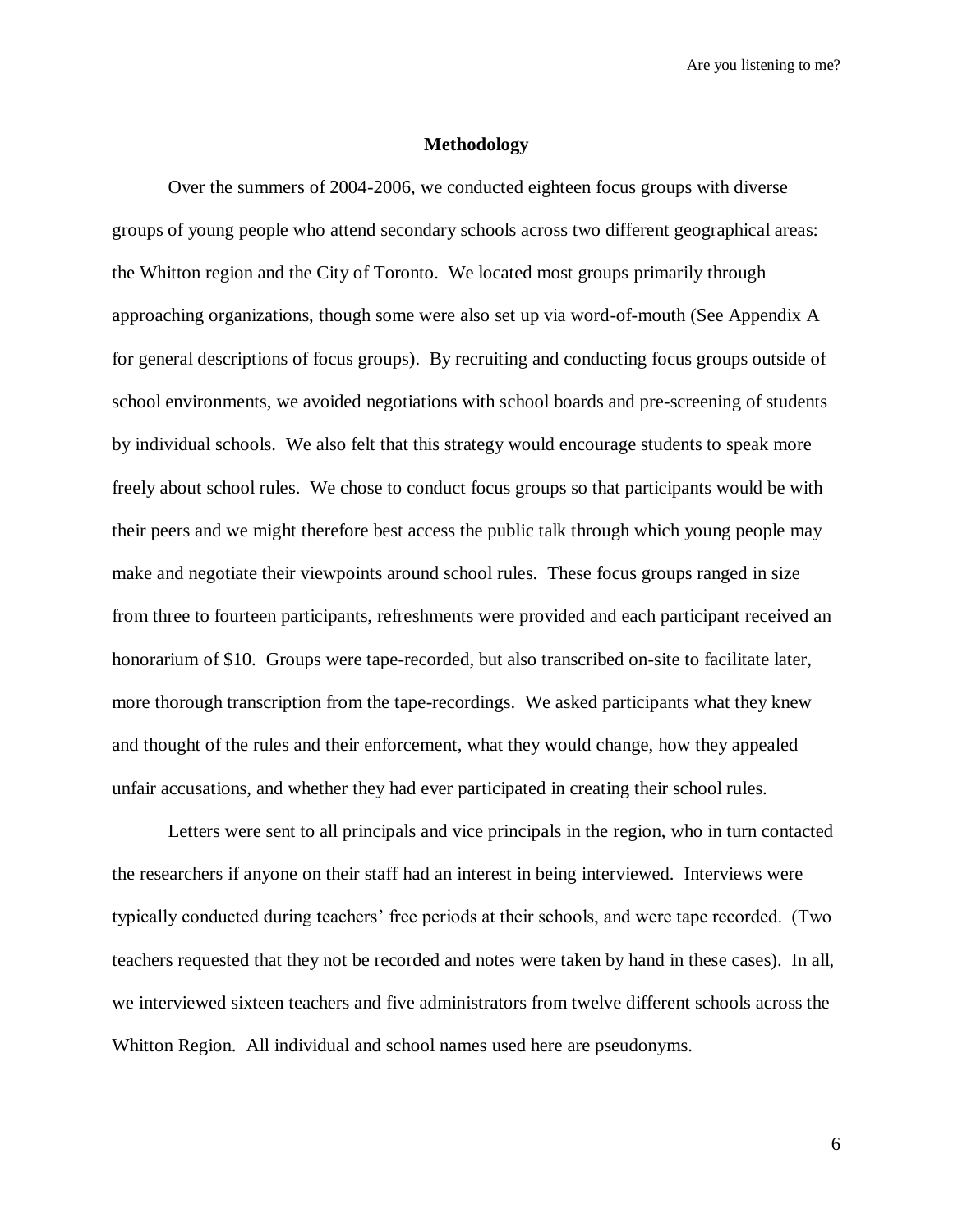Focus group and interview transcripts were first reviewed for data relating to electronics by searching for particular words (cell phone, mp3, ipod, etc.) via word processing software. These identified transcript segments were then coded independently twice, by hand, by each researcher: for each researcher, the first pass involved a thorough generation of emergent, descriptive codes, the second a move towards more abstract codes. Both researchers then met to identify the most dominant emergent themes across both sets of codes. These themes are presented here. While discussions of student use of personal electronic devices arose frequently in our study, they were not the primary focus on this research. Consequently, our findings must be considered preliminary.

#### **Findings and Discussion**

As part of our data gathering about school rules, we asked students to place cards with common rules on them into piles of "good" rules they agreed with, "bad" rules they disagreed with and 'debated' rules where it usually depended on the circumstances of that rule<sup>3</sup>. One of the rules which frequently generated (often heated) discussion and debate was "no Walkmans, pagers or cell phones". No student focus groups in Toronto or Whitton thought such a rule was "good". Two Whitton and two Toronto groups thought such a rule was "bad" whereas four Whitton groups and seven Toronto groups put it in the middle, 'debated rule' pile. This serves as a telling snapshot of how contested this rule – and its meaning – is among students. The struggle with this rule and its enforcement was also apparent while conducting interviews with Whitton teachers and administrators. Generally, teachers were split about whether or not there was a place for cell phones and mp3 players in school, depending on context, while administrators

<sup>&</sup>lt;sup>3</sup> All focus groups participated in this except for the first three Whitton focus groups. For a more detailed analysis of the overall project, including the results of this activity, see Raby, R., & Domitrek, J. (2007).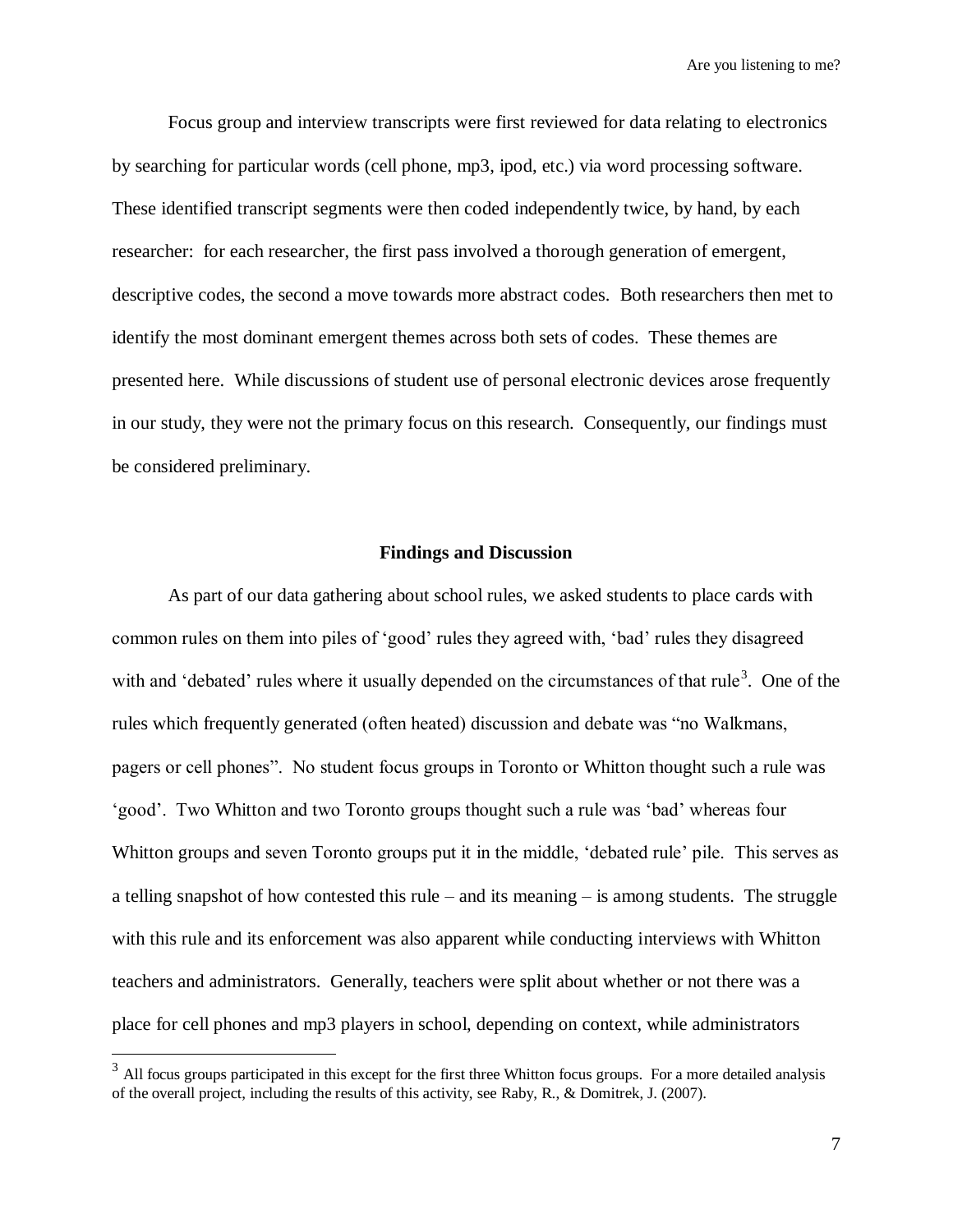more consistently felt that such devices were distractions from learning and/or safety liabilities. These patterns framed our themes: How students (and some teachers) foreground context, space, place and time in their position on the regulation of electronics; public/private spaces and cyberbullying; safety; regulation and enforcement of electronics usage; and the tension between integrated and peripheral users of technology. We conclude by discussing the regulation of personal electronic devices in the context of distinct stakeholder positions and limited input from most stakeholders in the creation of high school rules.

#### **Context: Compartmentalizing Time and Space in School**

According to Childress (2004), teenagers tend to have a different conceptualization of space compared to adults, since they do not "own" property and therefore "space" as adults do. Consequently, they appropriate public spaces, much to the chagrin of some adults who seek to control how such spaces are used by young people. This is perhaps a reason why teenagers have taken to the Internet to create "virtual spaces" for themselves, free of adult control, where they can create and maintain social lives from decentralized locations. They also try to shape spaces for themselves in school.

In our research, students" understanding of space and time differed significantly from that of adults in the school, particularly administrators. The latter tended to view the school as a singular institution, whereas students commonly viewed it as divided by time and space, and often used this logic in understanding, navigating and arguing about rules addressing cell phones and mp3 players. Hallways, cafeterias and outside areas were seen as distinct, non-classroom spaces for them to spend their free time during breaks. This distinction was brought up frequently by students in our focus groups, though perhaps not as heatedly as in this exchange: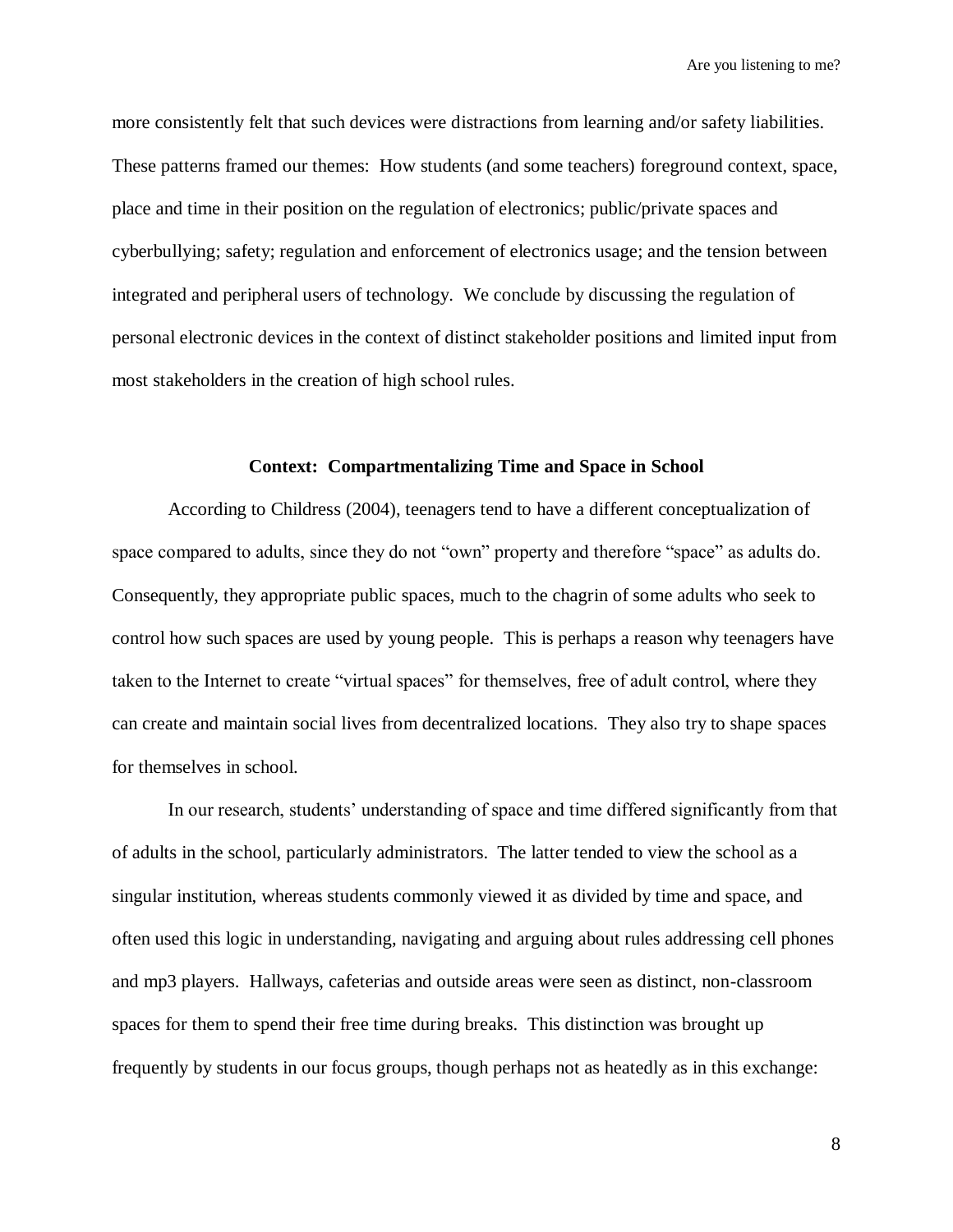I: No cell phones. Why is that a "stupid rule"? Lindsey: That's a good rule. (Everybody talking) Mark: No it's not. You're working, what the hell you need a cell phone for? (Everybody talking) Amy: If you"re in class turn it off, but if you are in the hallway… (Everybody talking) I: Sorry? Too many people talking at once (Everyone laughs) Lindsey: Cell phones don"t work in hallways. Mark: Well why would you need it anyways, you"re working! (Yells) You"re doing your work, you"re learning! (Everybody talking) Amy: You"re learning in a classroom. (Everybody talking) Jamie: Trust me, I got my cell phone on me when I am at school still. (Everybody talking) Steven: But what about lunch when you are outside? (Everybody talking) Amy: Yeah you"re at lunch and you"re outside [but] my teachers say "turn it off." (Whitton focus group 2)

While many students agreed that electronic items in classrooms might well undermine their

education, they frequently stated that the use of devices in areas that were *not* the classroom

made sense, since students would be in these areas during lunch, spare periods and before or

after school. Some teachers agreed with this assessment:

Gemini: Do I think it's  $\dots$  at lunchtime [is it] really, really bad to have an mp3 player on? No, I don"t. I think that sometimes it"s a bit of a release for kids that are pretty uptight when they"re in class and need 40 minutes to sort of unwind between classes while eating their lunch. Fine within the cafeteria. (Teacher)

Such periods were considered to be free time, and many students felt that they should be able to

use this time as they saw fit, including using cell phones and listening to music.

Even within the environment of the classroom, students (and some teachers) often

divided class time itself between "instructional" time where a lesson is being delivered by a

teacher and "seatwork", characterized as individual work at a desk, specifically when

considering personal music devices. Many students felt that it was acceptable to listen to music

during this type of activity, as articulated during Whitton focus group 8: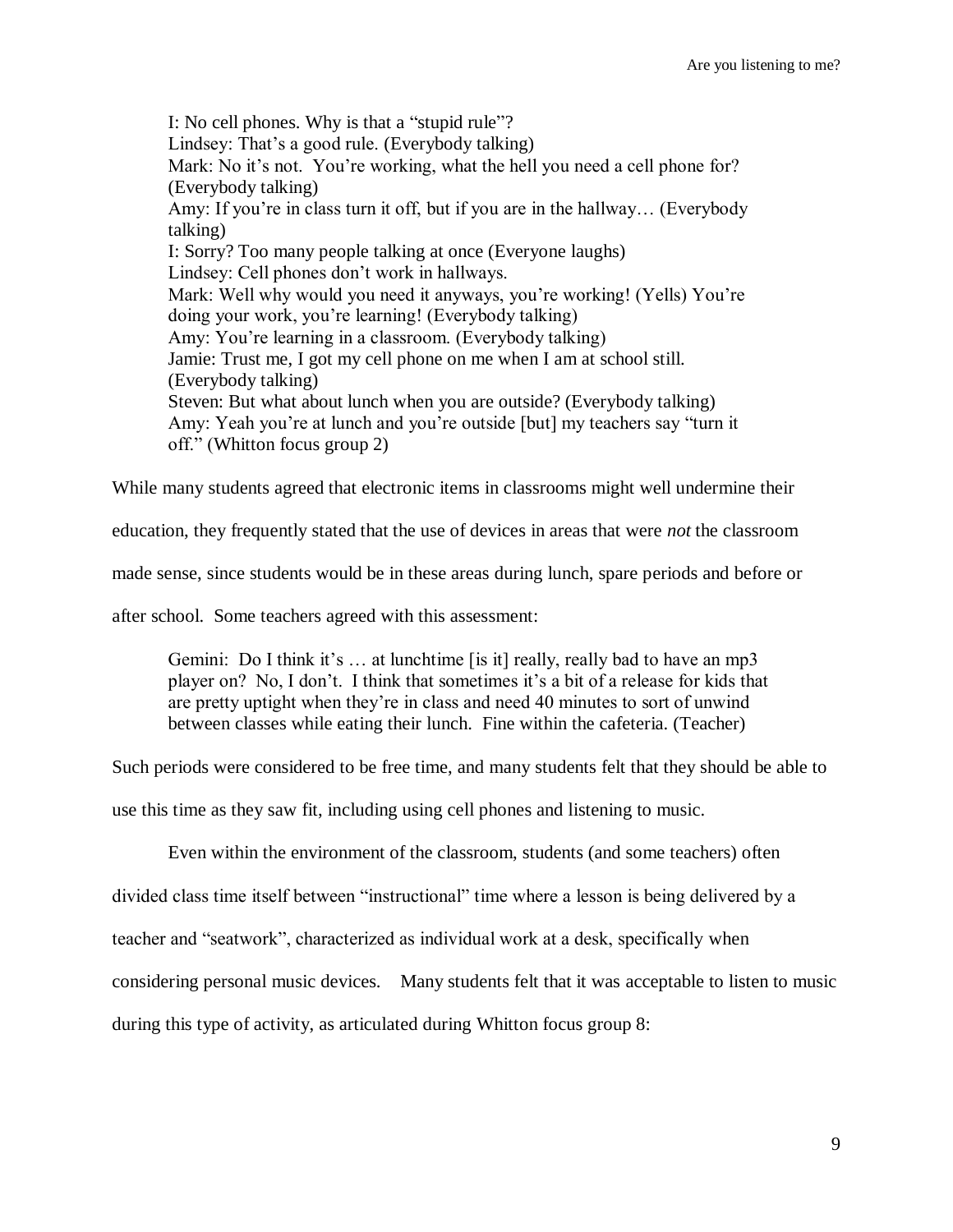Fernando: The teacher"s talking and then he assigns like three pages of work. It's busy work. You're copying out of the book. You can listen to music while you"re copying out of the book. Sammy: Yeah "cause a lot, like, others prefer studying with music. It helps the person start studying. If it"s getting distracting he"s gonna take it off. Fernando: I can tell ya, it makes it a lot easier. I: What makes it easier? Fernando: Having music makes school a lot easier to go to. Latino Heat: Well not in [the] middle of class, like, [...] But when you're not doing anything in class it's ok. (Whitton focus group 8)

During non-instructional class time, listening to music is seen as beneficial by helping students

maintain focus on their individual (and sometimes relatively boring) tasks and reducing social

distractions between students. In fact, some teachers also used listening to music as a strategy to

keep students on task. Several teachers felt that there were times when music increased student

focus, particularly in cases of students with behavioural disorders.

Joe: Um anyway, for students that have ADHD, having, having an iPod is probably a good idea, because that masks out all of the subconscious background noises that their brain normally would be trying to, you know, trying to do something with, right? I: Right.

Joe: Whereas if they"re wearing a headphone, headphones... Now all of a sudden they have one distraction instead of twenty. //So for an ADHD student, that"s a good thing. And a lot of administrators don"t appreciate that. (Teacher)

Mike: Yeah. Well there's certain kids – that's when you get into like vocational kids, special needs kids, that they function when they"ve got a task to do and they can wear, they can wear like an iPod or listen to music while they"re doing their work at a desk quietly, sometimes that"s a good thing. (Teacher)

These teachers felt that listening to music particularly benefited students with some form of

attention deficit disorder or for "school-to-work" students who were on a vocational schooling

path – students they said were already at risk for dropping out. Letting them listen to music

seemed a reasonable and productive concession during student seatwork. Conversely, listening

to music would not be acceptable during group-work or lesson-based activities. Yet such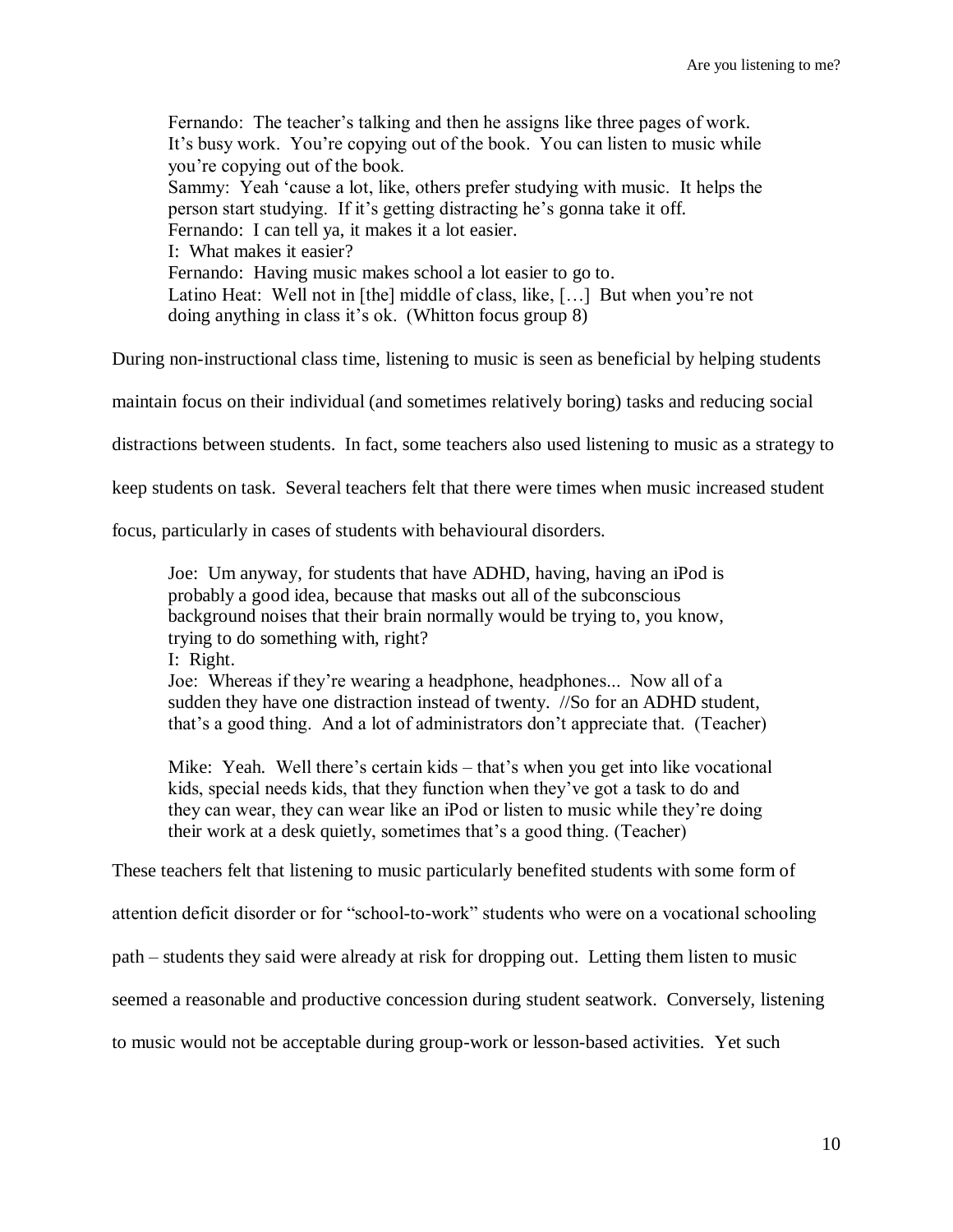distinctions between particular spaces and times are not addressed when rules frame the school as a homogenous space.

School spaces are controlled by adults, and while students understand and value some of this control, they also have particular needs or wants concerning electronic usage which they frame through contextualizing the school space. For students, the school and classroom spaces can perhaps be construed as "hybrid spaces", particularly as mobile technologies, such as cell phones with internet capabilities, blur physical and digital spaces (de Souza e Silva, 2006). This means that wherever a person is physically located, they are also simultaneously part of their (online) social community (de Souza e Silva, 2006). For teenagers, the usage of cell phones to set up schedules and appointments with parents and friends reflects a generational shift: many of today"s teens in North America have grown up with instant connectivity with others via cell phones, texts and emails. However, they also do not wholly dismiss what is going on in their current physical environment such as the classroom. Even though teachers and administrators seem suspicious of students' skill in being able to determine when personal technology usage is inappropriate, some 'inappropriate' usage by students may be the result of frustration at not being able to have *any* "appropriate" time to use such technologies when schools have blanket rules.

The concept of "hybrid space" can be expanded to refer to the overlap of not only physical and cyber spaces, but also of physical and "head space". For many of us, listening to music during various parts of our day (getting ready for work/school, driving, etc.) is a normal activity. The "silence" created by natural surroundings can thus be "experienced negatively, as something to be filled in" (Bull, 2001, p. 190). Chen's (1998) study of college students' Walkman use illustrates their need to sometimes "isolate" themselves from the outside social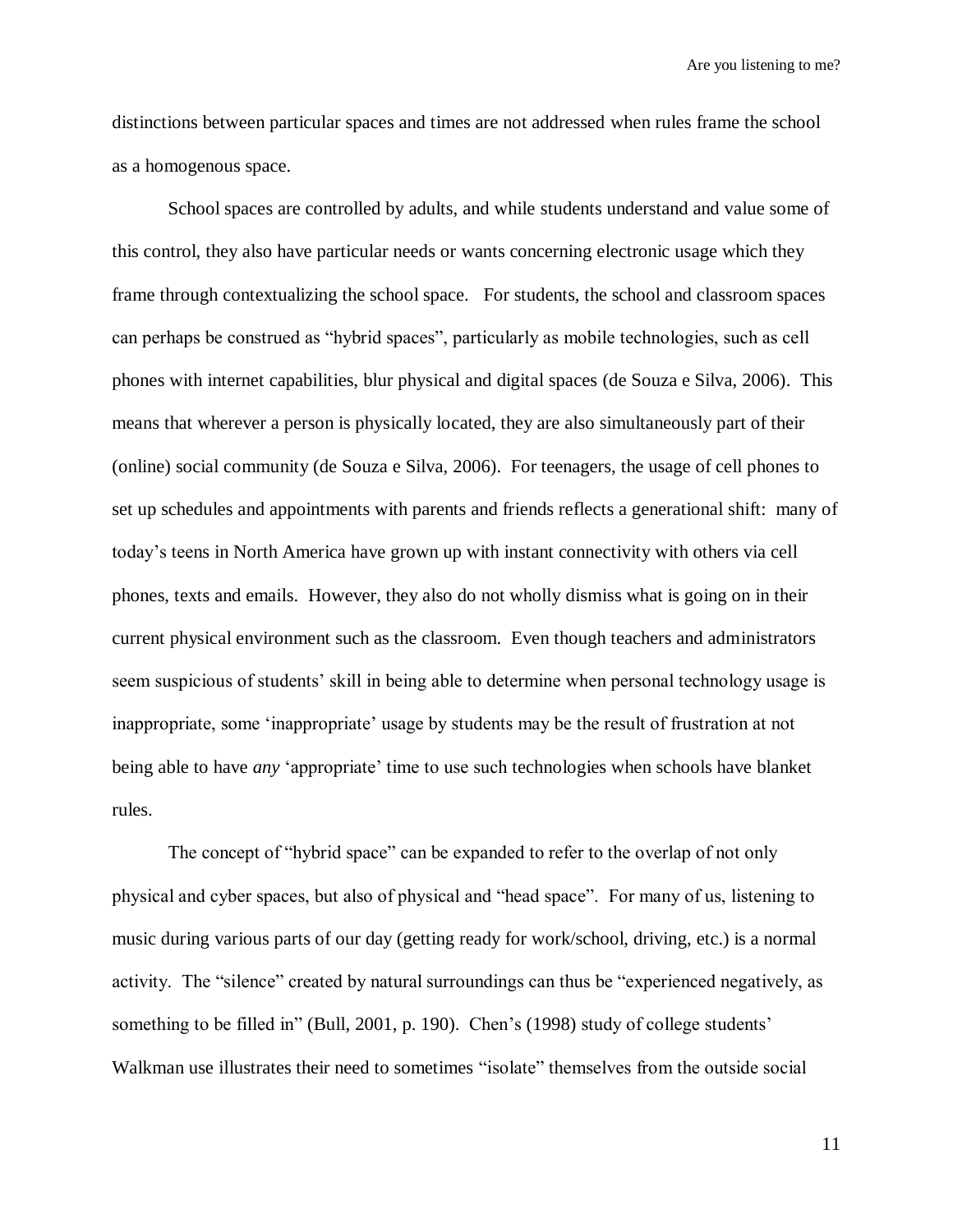environment in order to get ready for, augment or complete a task. "Even though the use of Walkmans cannot transform, in a real sense, the physical environment that the listeners are in, it enables the listeners to create an enjoyable, or, at least a tolerable environment […] to engage in activities which would otherwise be difficult to accomplish due to a noisy surrounding" (Chen, 1998, p. 269). Our focus group participants suggested that this is something that many teenagers would also like to do at certain times or places in the school, though they are often banned from doing so by adults, who frequently frame such a ban as being in students" best interest. Interestingly, in our study, teachers who allowed students to listen to music during noninstructional time noted they had few problems with their students knowing when to "disconnect themselves" and lauded the capacity for some students to be able to focus and produce great work while "plugged in".

Of course, some students may become distracted by music, including sounds emanating from others" devices. While the use of mp3 players during seatwork is seen by most students and some teachers as acceptable, it is only considered acceptable as long as it does not disrupt other students' learning.

Greg: But I wouldn"t want nobody else to have to hear it. Ron: Music distracts you so much, it's like right in your head. Ash: Yeah, but no, not like blaring music. If you"re like sitting there and you"re just doing a small assignment or something and you just want to hear a little bit of music so you can concentrate more/ Greg: What if somebody else's music is bothering you though, or somebody's pager goes off when you"re trying to do your work and someone"s trying to concentrate […] (Toronto Focus Group 9)

This "second hand noise" is seen as a distracting encroachment on the other individuals" working "head space" and personal concentration levels, particularly if the genre of music does not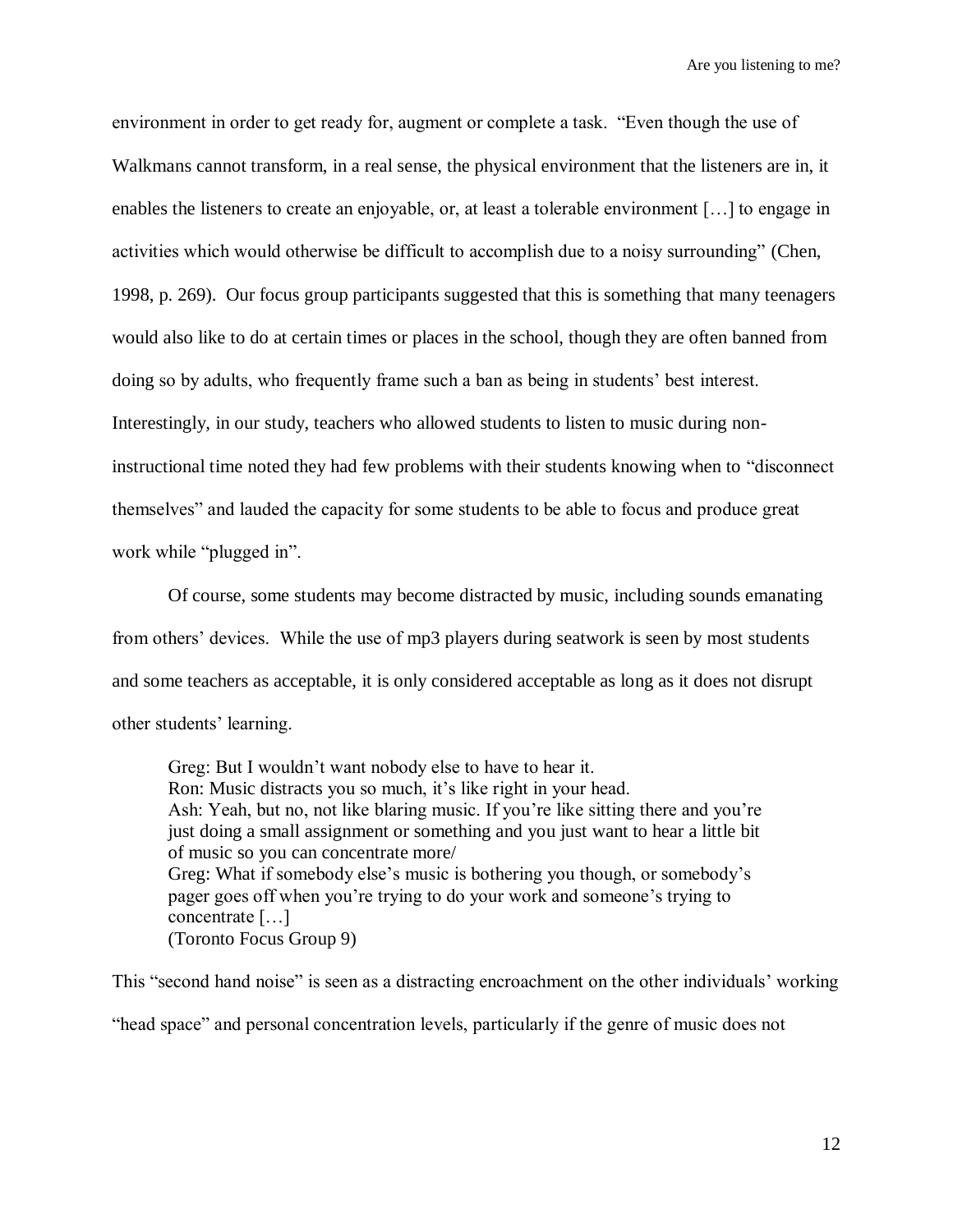conform to their personal tastes. This issue of music volumes distracting others was raised by

some administrators.

Chicago: […]we"ve got some kids who listen to their iPods so loud I can hear them ten or fifteen feet away, which means the notion that somehow it's a private… interaction between the person and the iPod? Yes for about 80% of it but that 20% that bleeds out means that someone else will have to listen to it really whether they want to or not, if they"re sitting down writing or reading um, and that may be not fair. (Administrator)

Likewise, cell phones ringing during classroom lessons are disruptive. Students considered a cell phone ringing in class to be a significant *faux-pas*, often resulting in admonishment and consequent embarrassment, as one teacher noted:

Laurel: Well cell phones the same thing. You know they"re not supposed to be on and... it's funny 'cause [in] my classroom once in a while one will go off and I"ll just go ["the look"] and they"ll go [gasp] and everybody will just give the look to that kid like "how could you let that happen in her class?!" [laughs] (Teacher)

While a ringing phone is a common disruption in everyday life, it implies that an immediate reaction (answering) is required. In a classroom setting, where time – particularly attention-kept instructional time – is limited, a ringing cell phone can be significantly frustrating for students and the teacher. Even worse is someone actually *answering* the phone. While many students are aware of cell phone etiquette and follow it, teacher and administrator comments suggest that others require guidelines. Students" understanding of how to responsibly use such devices seems vital if personal electronics are to be allowed in schools.

Some teachers allowed students to listen to music during seatwork. Others recognized that students use (and even have a right to use) these devices during non-classroom time, and thus tolerated students" possession of these devices, if turned off and out of sight in their class. Administrators were less tolerant, as we will address later in this paper.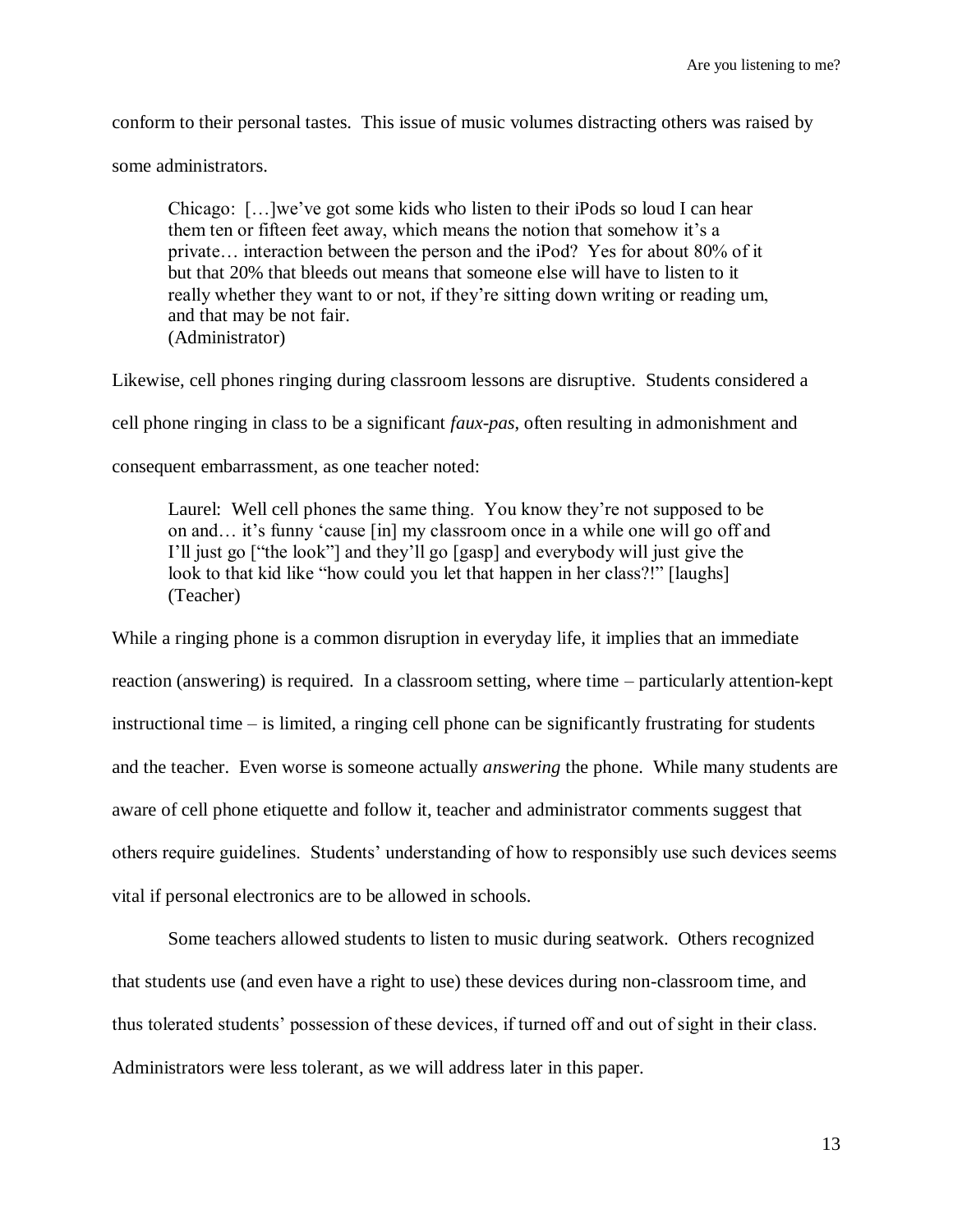#### **Public/Private Spaces and Cyberbullying**

The problem of cyberbullying further complicates the use of electronic devices in schools. While this issue did not come up during student focus groups, it was raised during several staff interviews as a further complication of school space and consequently seemed an important theme to touch on here. As we have explored, students and some teachers emphasize the heterogeneity of school time and space, a heterogeneity which also complicates distinctions between public and private. Schools are publicly funded institutions that all students have a right to attend. However, considerable energy is expended enforcing rules that differentiate the school "from the street", particularly in terms of dress codes. Commonly, only "known" persons and signed-in visitors are allowed on school property, a precaution to maintain student safety. Halls are increasingly being monitored with the use of security cameras. While wash and locker rooms may be the most private spaces on school campuses, classrooms are more private than hallways. Cameras do not adorn their walls and their activities are usually the purview of a single adult teacher. However, classrooms are not contained spaces and students can report what has occurred there to other individuals, be they friends, parents or administrators. With the advent of cellular and Internet technologies, this relationship between public and private spaces in schools is further complicated. As we have seen, electronic devices may help students to carve out some private and social time within school. At the same time, however, electronic devices threaten others through potentially making private spaces more public, an issue raised in support of bans.

In the past year or so, in Ontario and much more broadly, there has been increasing awareness of cyberbullying, where persons use technologies to send individuals threatening or disrespectful messages or to post such messages publicly to an internet website. Keith and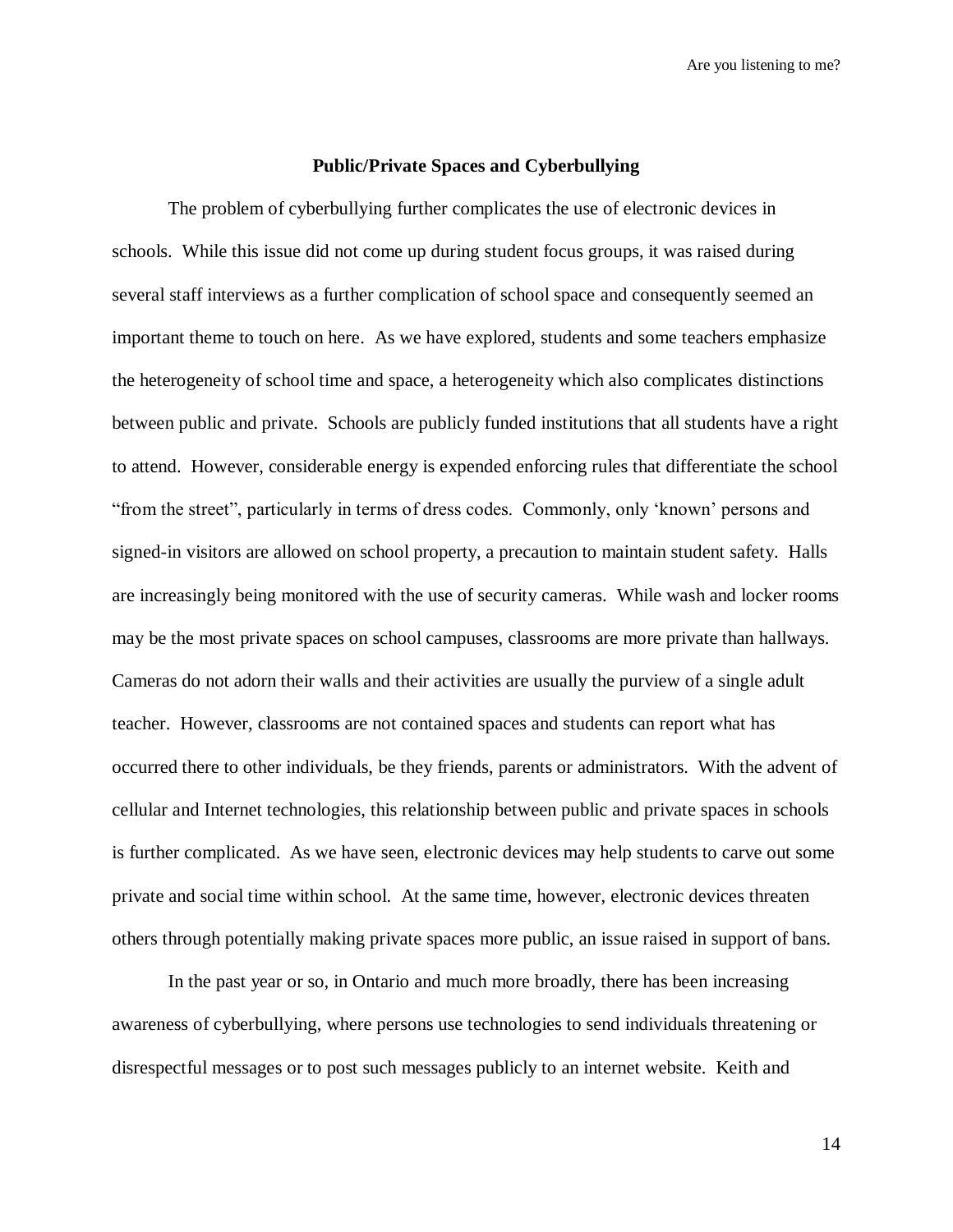Martin (2005) argue that cyberbullying is particularly insidious since it is often inescapable due to the instant-access technology of the internet and telecommunications. Since cell phones often have multiple capabilities other than simple phone calling and now often have text-messaging and internet access, the possibilities for cyberbullying increase. For instance, one study found that texting is the most common from of cyberbullying (Raskauskas & Stolz, 2007). The multifunctionality of phones also often includes still and/or video cameras which has resulted in a new concern. Camera phones have been used by students to record incidents on school campuses, such as fights, with these then posted to video-networking websites such as YouTube. One teacher explained that he had been filmed while he broke up a fight between students and that someone had posted it on line. There have also been reports of school fights being deliberately set up and recorded (CityNews, 2006). Teachers have also been targets of cyberbullying. Videos have been posted of teachers who have been provoked in classrooms to the point of angrily erupting, a tactic which is similar to the "happy slapping" phenomenon in the United Kingdom where people are slapped or hit in the face while their reaction is filmed (Green, 2006). Another teacher recounted a story about being cyberbullied but could not pursue the case for lack of evidence. Addressing cyberbullying is difficult. How do you police material posted outside of the school, even though it may seriously affect the individuals within the school? Such incidents have prompted amendments to Ontario"s *Education Act*, adding suspensions or expulsions for cyberbullying offences, a move lauded by the Ontario Teachers' Federation (CBC News, 2007). This further expands the "field" of school boundaries and the jurisdiction of administrators to police students" behaviour and comportment, further complicating the idea of school as a distinct, unified place<sup>4</sup>.

 $\overline{a}$ 

<sup>&</sup>lt;sup>4</sup>In fact, the news media has recently reported on school officials policing social-networking websites (e.g. Facebook) for non-cyberbullying-related behaviour, such as under-age drinking and issuing school-related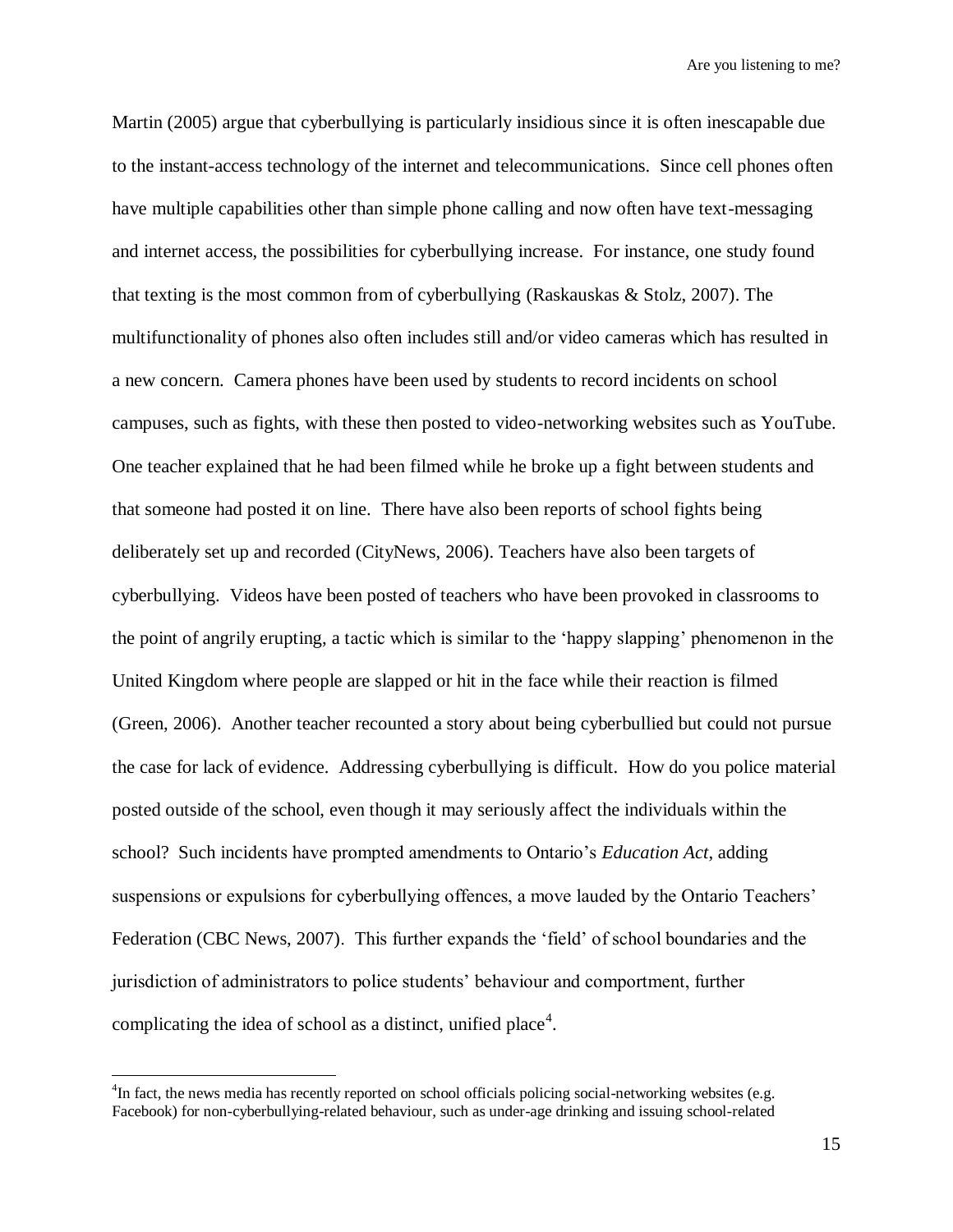#### **Safety**

Beyond the specifics of cyberbullying, general safety issues arose frequently within our research, both to justify regulation of electronics use *and* to justify leniency. In the first instance, both cell phones and music players were seen to undermine safety in terms of theft and also when students cannot hear warnings:

Brian: If there was an emergency or something or if somebody is coming up to them to play a prank where they would normally hear them coming up [then]… it"s a health and safety issue. (Administrator)

Jack Black: But she was a perfect [example of a] kid that every day would come in late and I"d have to talk to her and she"s down the hall "[yelling girl"s name]!" You know? And [she] just keeps on walking 'cause she can't hear. The announcements are on, she"s not hearing it. You know the national anthem"s on, she's walking – and it's like you can't, you can't communicate.  $[\dots]$  That's crazy! Like there could have been somebody in that end of the hall that was like an intruder in the school and you"re shout- she can"t hear ya. (Administrator)

As noted in the introduction however, one of the reasons many people, particularly teenagers, own a cell phone is because they feel safer and more secure if they carry one. It can be the case as well that parents feel more safe and secure if their children carry them. For example, parents can use cell phones in order to "monit[or] the teenager's state, whereabouts and activities... when they are in places hitherto inaccessible" (Green, 2006, p. 38). Green points out that students often state the importance of communication with parents as a primary reason they carry cell phones and "cite parental (and their own) concerns over "emergencies" and "safety" as central reasons for carrying and using [them]" (p. 38). Both students and teachers commented in our research on parental support for cell phones for just these reasons. However, some teachers were dubious about "emergency" calls:

 $\overline{a}$ 

reprimands as a result (such as being suspended from sports teams). http://www.startribune.com/local/west/13549646.html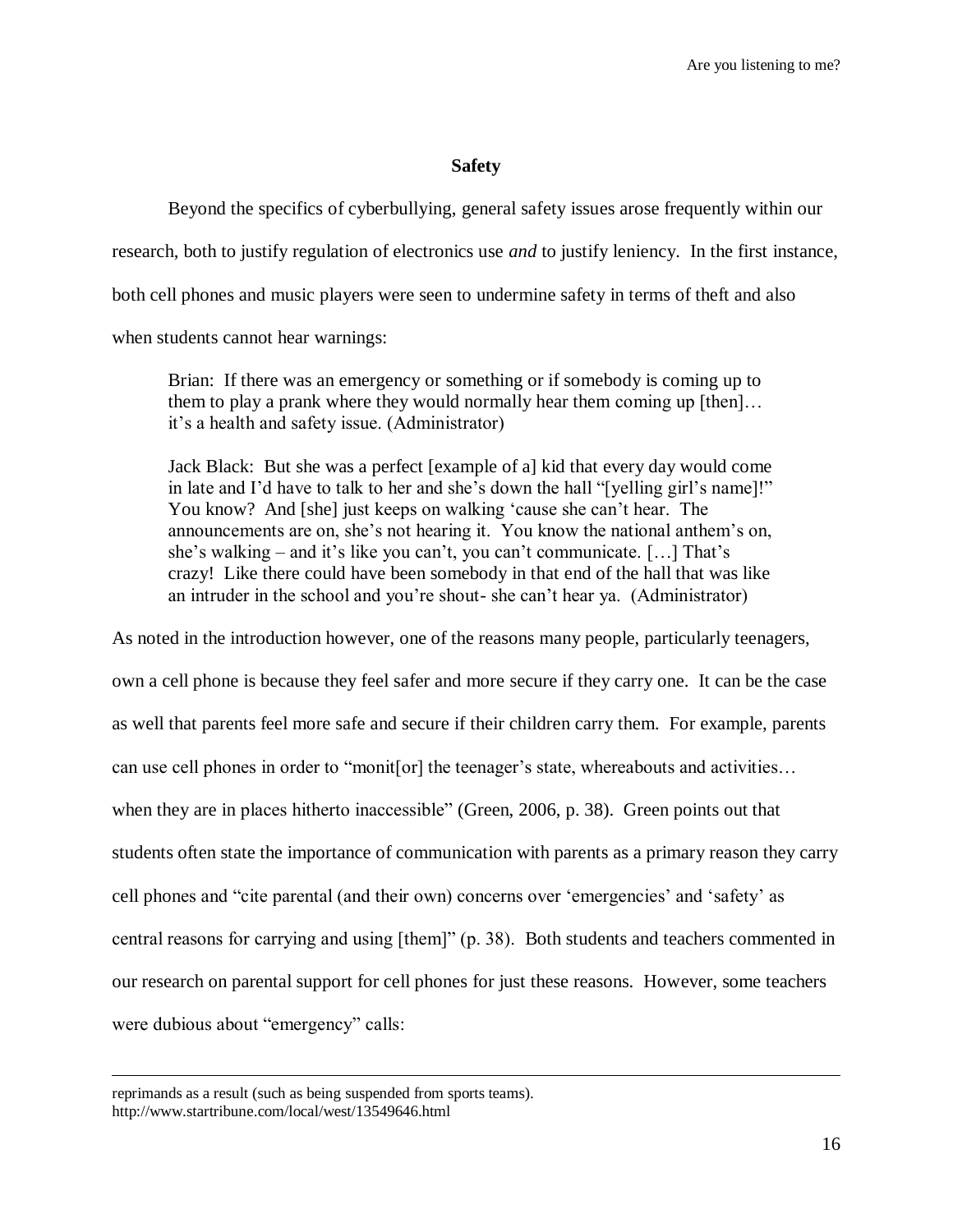Laura: [pause] I would think the safety one  $-\text{we're hearing about the cell}$ phones "well my mum needs to know where I am" as a safety issue, they try to play that card, but the reality is, seven years ago [chuckles] we did not have the access to cell phones. I mean if there was an emergency, the school would get called, you"d get paged in class. And so I don"t think they"re [chuckles] realistic in playing that card. (Teacher)

Maria: [...] The other day, yesterday one of the boys' [cell phones] went off and he"s like "it"s my mom" and I"m like "hang up on her. She knows you"re in class." "Well what if it's an emergency?" "She'll call the office. She knows where you are." There's no such thing as an emergency that your parents have to call you during class. They say it's the parents, I highly doubt it.  $[\dots]$ (Teacher)

While some "emergencies" may not appear as such to teachers, some students cited seemingly

reasonable examples, such as hearing if a family member was doing well after surgery.

Lily: I know I had to bring my mum"s cell phone a few times to school because my dad was in like, an operation so I told my teacher before, like, "I"m like, I"m probably gonna get a call in between class because my dad"s in the hospital". I told her the situation and she"s like "ok, just put it on vibrate and when you need to go, just get up and leave the class and you need to come back". But I mean some teachers if you like, even if you tell them, they"ll be like "no, they can call the office and the office can tell you." (Toronto focus group 8)

In this case, informing the teacher, setting a phone to vibrate and discreetly leaving the room in

order to minimize class disruption seemed straightforward for all those involved.

Beyond individual emergencies, in more recent years issues of safety, particularly in public buildings such as schools, have become of greater concern. With public buildings coming under sudden and deadly attacks, particularly in the form of school shootings at Columbine High School in Littleton, Colorado or C. W. Jefferys Collegiate Institute in Toronto, for instance, parents and students are acutely aware of potential dangers in the school. The instant access of cell phones to loved ones in emergencies is seen as a legitimate reason to possess them, even by some administrators: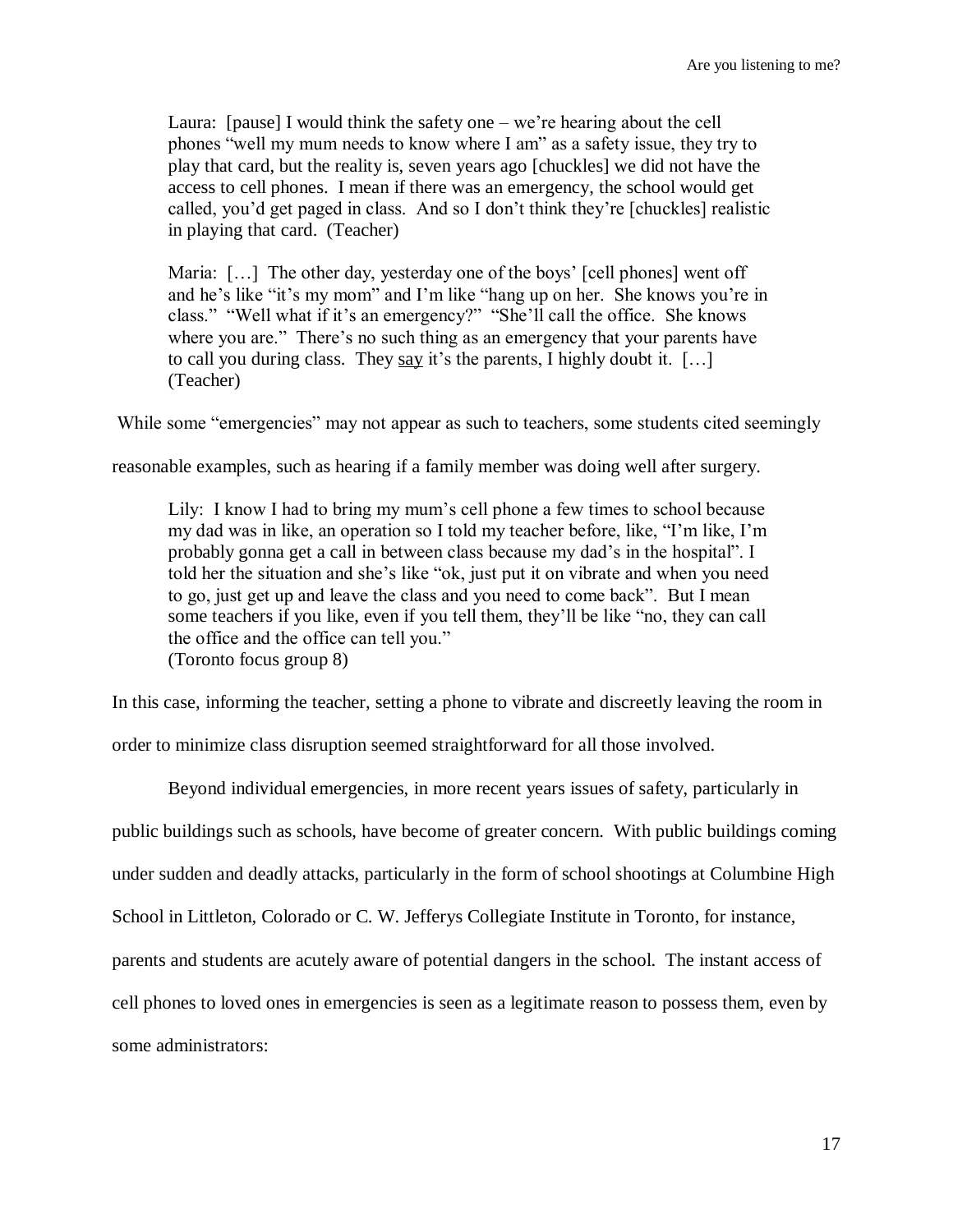Chicago: And I"m a parent as well so I would understand when my kids get older, that there could be a situation where […] if something is going on, I want immediate access to them and woe be any administrator that gets in my way of trying to tell me "no I can"t contact my son or daughter for something really important." (Administrator)

Some students in the Toronto focus groups (groups 1 and 8) spoke of "lockdown drills" where they practiced what to do in the situation of a dangerous (and possibly armed) person entering the school. These frightening rehearsals serve as a reminder that perhaps instant communication in these situations is a new necessity of everyday life, even in schools. In sum, a climate of safety and risk was frequently referenced primarily to support the use of cell phones, but also to counter the use of electronics, especially personal music devices, illustrating one important area of distinction between cell phones and music players.

#### **Regulation and Enforcement**

While there seemed to be legitimate reasons for students to have cell phones with them or to listen to personal music devices during particular times during the school day, there were also a number of concerns beyond safety that teachers and administrators raised about having such electronic devices in the classroom, particularly in terms of silent communication and information storage. Pagers have often been outlawed in schools because of their association with drug dealers. One teacher raised similar concerns in relation to cell phones:

Laura: Um… cell phones, yeah once again, perhaps you know, if there was an extreme situation where there was a uh, a medical – a pending medical situation, where a kid needed to have it on hand, ok. Needed to be paged within class. But how do you differentiate that between the one who"s [chuckles] um, who"s potentially drug hustling down, right? They"re getting vibrated… to the washroom. I mean that's  $-$  I mean when do you call the shots on when it's an ok act to have that cell phone vibrate versus one that"s not ok? (Teacher)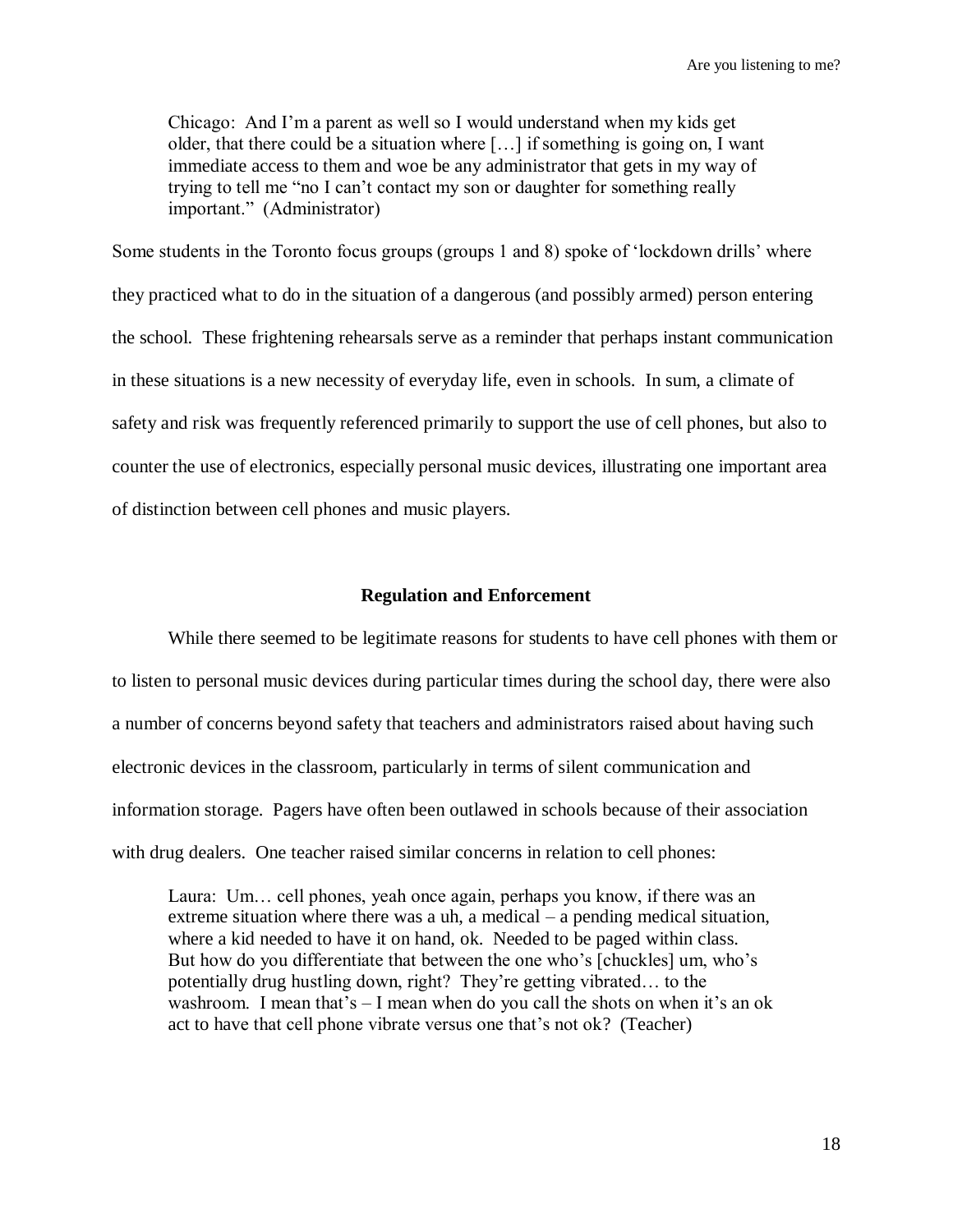Secondly, getting and keeping student attention in a classroom is often difficult if students are

secretly listening to music with one earbud headphone or speaking to friends by texting under

desktops. One teacher noted,

Maria: Yeah. I'd rather see a ban on cell phones than a ban on mp3 players actually. I: Why cell phones? Maria: The texting like under their desks. Like I have these desks that have like the insides? […] And then they say things like "well I"m using it as a calculator." "Well no you"re not because you can go to the back and borrow one of mine. Like, you"re not using it as a calculator," they"re passing them back and forth, like who knows what"s going on. (Teacher)

Thirdly, although most test periods involve specific rules around permitted materials and vigilant

teacher monitoring, some administrators and teachers worry that students can cheat on tests by

texting answers to each other or by recording formulae or essays on their mp3 player.

Chicago: Having said that, there have been concerns that students can easily of course, on an iPod or a PDA [personal digital assistant], record information. So the kid can be listening actually to a recitation of notes about things. Or, theoretically, if you want to say "Ok Mr. Chicago, do a demand write essay on such and such." Fine I just flip to the channel in my ipod where I have read in the essay on Joseph Stalin and the take over of Russia –whatever it is – and I"m away to go. […] Or I have all the math formulas being read out, I have all the math formulas and I choose which ones I want to listen to. All the science formulas. Enforcement then becomes impossible because I couldn"t possibly know what's recorded what's on the iPod or run around and test and things like that which means the fall back option is the most conservative to say, "ok they all go away." (Administrator)

Finally, there were concerns that these items tend to be fairly expensive and could be stolen from

students, or even from teachers who have temporarily confiscated them, potentially leaving them

open to prosecution if these devices are stolen whilst in their possession:

Glenn:  $[\dots]$  but see we also have this issue with um, with money so we have – like if you take something away from a kid, now what do you do with it? Like you're personally responsible. [...] But then I tell them it's going in my drawer and it's sitting here and then when you leave class I expect you to take it with you and make it disappear. And if you can"t do that, then I"m just going to send it downstairs and they can deal with it. (Teacher)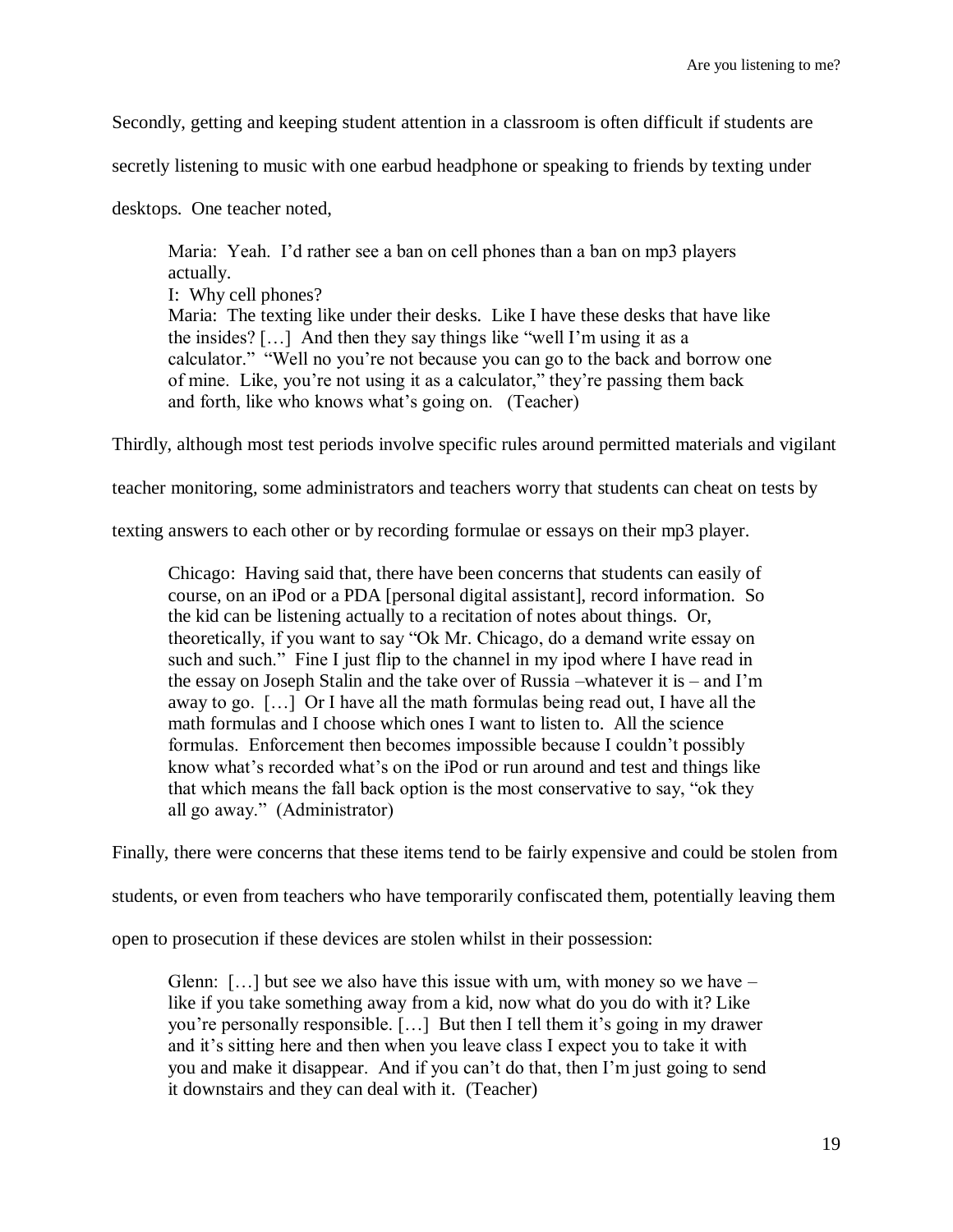These staff concerns reflect their responsibilities for ensuring academic rigour, fairness, discipline and self-protection. They also present an adversarial relationship between students and teachers, however, with students expected to mislead or to lie about their activities. Fears of cheating and secret communication between students are not new, of course, but electronic devices provide new techniques for teachers to consider. In the face of this, some advocate a blanket ban on electronics, although even in the case of such bans, enforcement remains a challenge.

The issue of electronic devices in schools is multifaceted, and enforcing rules about them can prove difficult. Rules pertaining to the use of cell phones and personal music devices can vary dramatically between schools, administrators, classrooms, and teachers, ranging from teacher discretion about use of the devices in class under particular circumstances, to having them turned off while at school/in class, to banning them from the school/class altogether. Students are well aware of these differences:

Jeezy: Oh, actually at my school, you can carry Walkmans, but you can only have them in the cafeteria, you can't have them in the halls. Tina: So say you bring it in the class and it"s not turned on, do you get in trouble still? Jeezy: And it's not turned on? Well it depends, some teachers will let you have it on as long as you doing your work, but then there are some teachers that tell you to turn it off. (Toronto focus group 6)

Students often accepted these differences if they found the rationale for the differences logical.

As previously noted, many teachers saw potential benefits to listening to music during particular

class times and could understand cell phone usage under special circumstances; some even coped

with rules against electronics by simply not enforcing them. With so many rules and other issues

in their classrooms, many teachers felt that some rules were not worth fighting over and that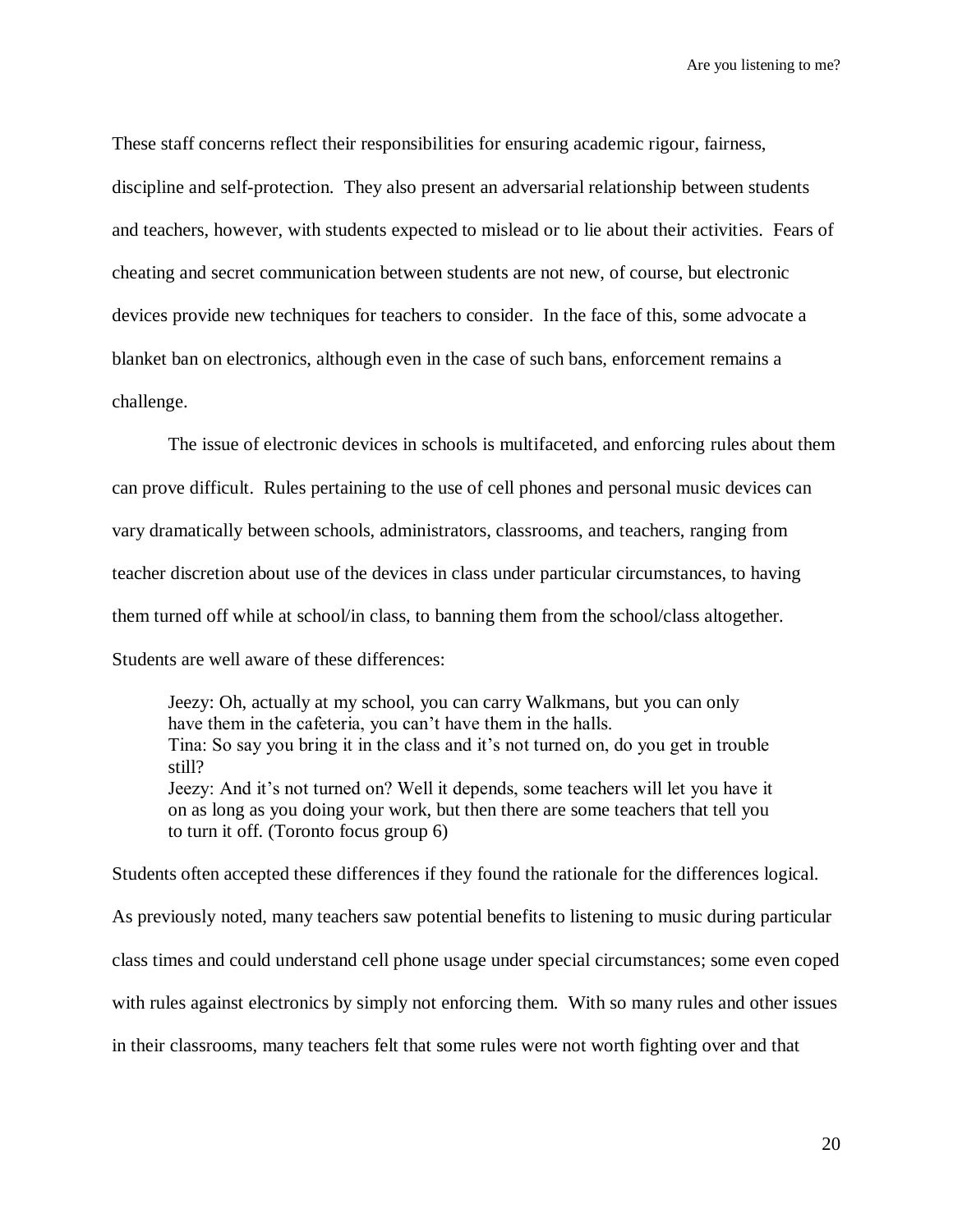"you have to pick your battles." Yet some administrators lamented such "teacher discretion" on electronics because it lead to inconsistencies such as those noted above.

Jack Black: If I"m in a math class and I"m the teacher and I say "in my class there will be no mp3 players or anything. If I see it I"ll call your mom, you can come pick it up." Then they don"t bring it, right? But the problem happens that when they go to the next class and the teacher says "oh yeah, you can bring it." Then the kids are getting mixed messages. "Why is it ok here, why is it not ok here?" And it's that whole issue of inconsistency. [...] Obviously, like I said, there"s exceptions. We have a special ed. resource room, where kids that who have ADD need to go work, that kind of thing. And if [the teacher] wants to decide that they can sit with their headphones that fine! You know? And those are those exceptions but if you start saying "class by class" then it becomes a teacher"s point of view of whether they agree. (Administrator)

Some teachers shared this administrator"s concerns, especially as they felt that more lenient

teachers or those who ignore the rules undermine those teachers who try to enforce them.

Inconsistencies were also an issue within classrooms. Some teachers noted that they were not as vigilant as they should be in spotting student infractions or that it depended on their mood that day or on their opinion of the student committing the infraction. In the latter case, students who were good students, who completed work, or seemed to only use a cell phone rarely, were often allowed to do so, whereas students who were seen as troublemakers or poor students were more likely to have their devices confiscated. Students were more concerned about this kind of inconsistency, e.g. favouritism towards students who were generally seen as more popular, athletic, or on students council (Raby & Domitrek, 2007), than with different rules in different classes.

Finally, even in contexts where rules against electronic devices are supposed to be school wide for all members of the school community, a couple of teachers/administrators we interviewed argued that staff should be exempt from bans on cell phones because they use them to do their jobs: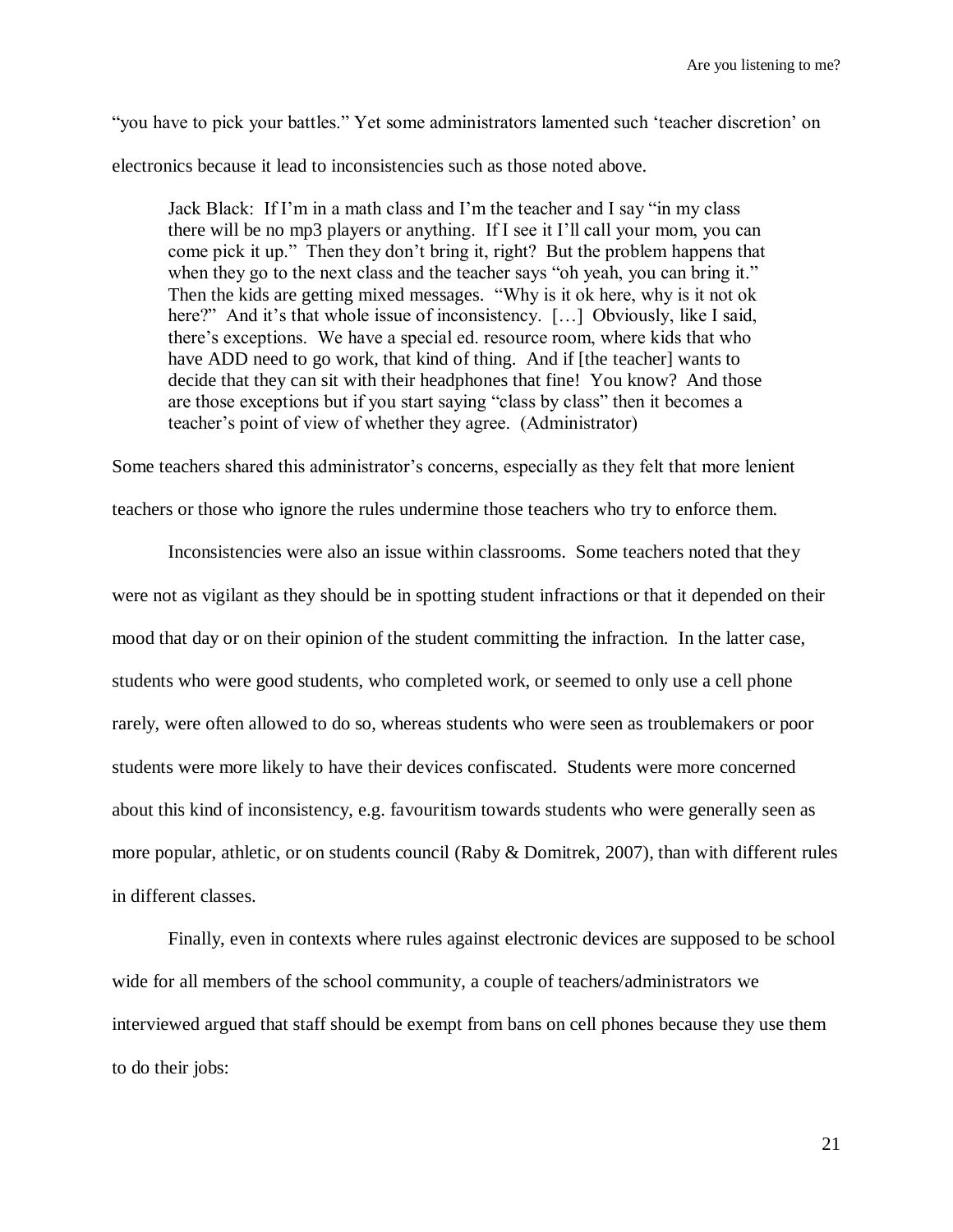Brian: Say for instance if they um, [the] teacher has a cell phone. I wear a cell phone on most days because, especially with a building this size, sometimes it"s necessary for me to contact the principal if I don"t know where she is or vice versa, ok? And have students challenged me on it? I say "yeah, your rules apply to students, they do not apply to me. And I"m sorry, but that"s just life and the way it is." (Administrator)

Joe: For me, like I"m also [a manager], this is part of my work [gesturing at cell phone on belt] […] So as I travel around, if a teacher says "oh, I"ve got this problem." Bang. I pick up my phone […]. This is a staple of my job. // So for them to come along and say "well students can"t have cell phones and teachers should model that rule and not have cell phones either," I think that's wrong. (Teacher)

To some teachers and administrators cell phones have become integrated parts of their jobs. Yes

for some students, such rule inconsistency was considered hypocritical:

Matthew: My principal carries one around. He'd sit there typing things into his PDA and then notice I was wearing headphones and say, "Matthew, no electronic devices." (Whitton focus group 1)

Allison: I think also the teacher too. I mean we had this one case where our one teacher"s like, father was in the hospital. And he"s the biggest nutcase about having cell phones. He sees you with a cell phone, he freaks. And his father's in the hospital, and he"s like "my cell phone might go off at anytime!" And we"re just like "jerk". Here he is yelling at us if you have any electronics and he has his cell phone on waiting for a phone call. (Whitton focus group 9)

One teacher also noted that administrators who want mp3 player bans often listen to music in

their office while working and wondered what the difference was. Staff positions on this issue

often coincided with how they saw themselves relative to students: If they understood the

relationship between adults and young people to be unequal (e.g. in terms of guidance and/or

responsibilities), it made sense that rules should be different for students and teachers; if they

saw themselves as equal to students and/or as role models, they felt they should follow the same

school rules.

Overall, our data showed that teachers varied considerably in their views on how personal electronic devices should be regulated and the consistency of this regulation. The administrators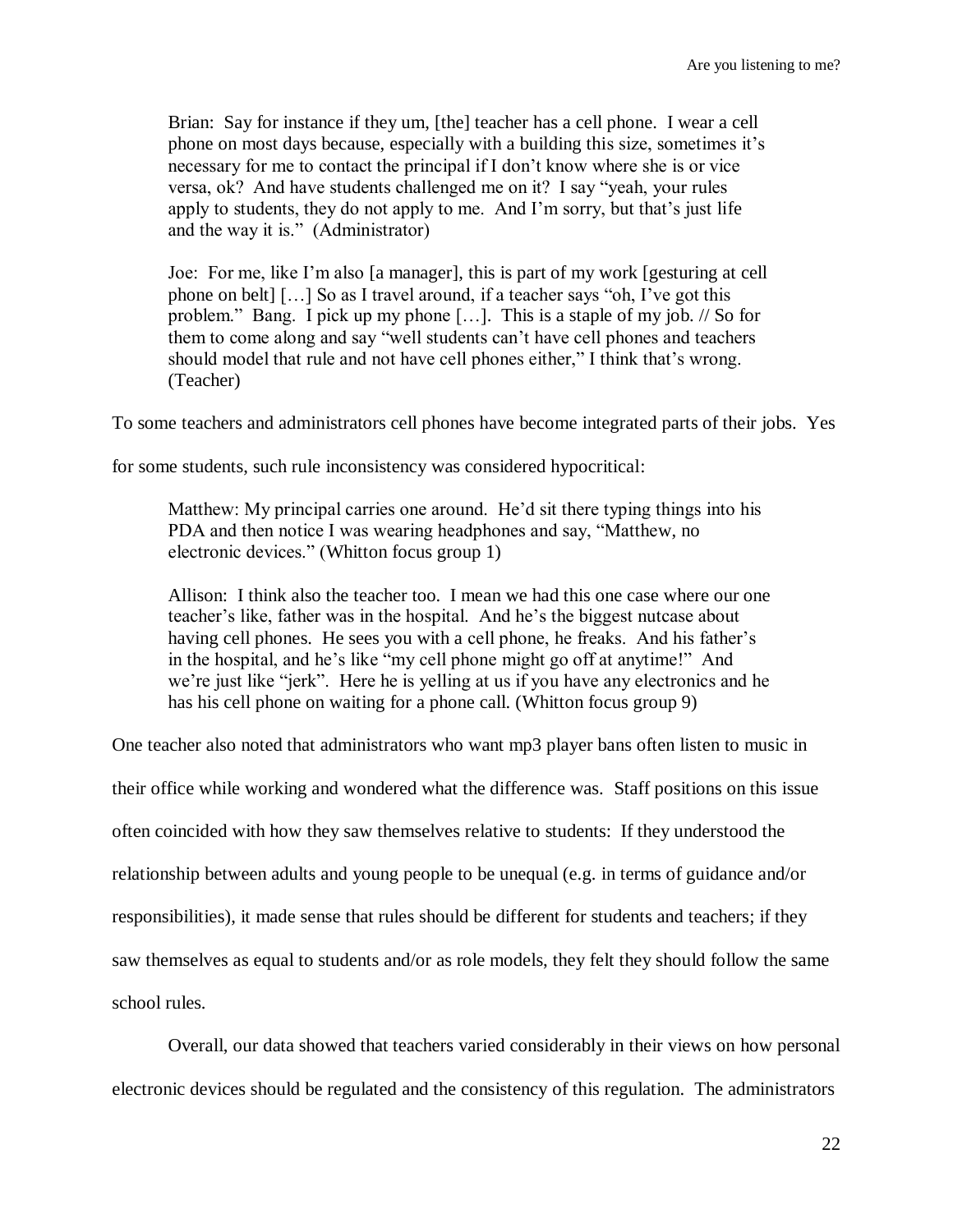we interviewed, however, tended to favour school or board-wide bans, since they had ultimate responsibility for the school and they wanted all staff members on the same page in terms of enforcement – differences between classrooms were seen to undermine rules and their consistent enforcement. When told that some teachers could see the value of having personal music devices in the classroom under particular circumstances, most administrators were adamant that *they* should be the ones to make that decision, not teachers. As Jack Black notes, "I think that's the only way insofar as the consistency point of view, you know?" (Administrator). Administrators frequently commented on the importance of context when meting out discipline and consequently were often critical of zero tolerance policies. The context of a rule infraction, particularly the life situation of the student involved, was something they felt it necessary to consider. At the same time, however, they tended to stress the need for consistency in rule application across the diverse contexts of the school – and for other students to *see* that consistency. It is ironic that students, in contrast, seemed to seek more consistency in the application of rules across students (and staff) and less in terms of the geography of the school. This perhaps stems from students' disdain of perceived favouritism and discrimination in terms of application and their desire for fairness. As some administrators noted, however, sometimes it is less fair to treat students from a range of backgrounds and circumstances in the same way – and it is staff who have greater knowledge of students' personal circumstances.

#### **A Digital Generation?**

We have found that students, teachers and administrators do not share the same views about the regulation of electronics in schools. In part, this is because each of these groups of stakeholders has distinct goals and interests in the school setting, as we discuss shortly, but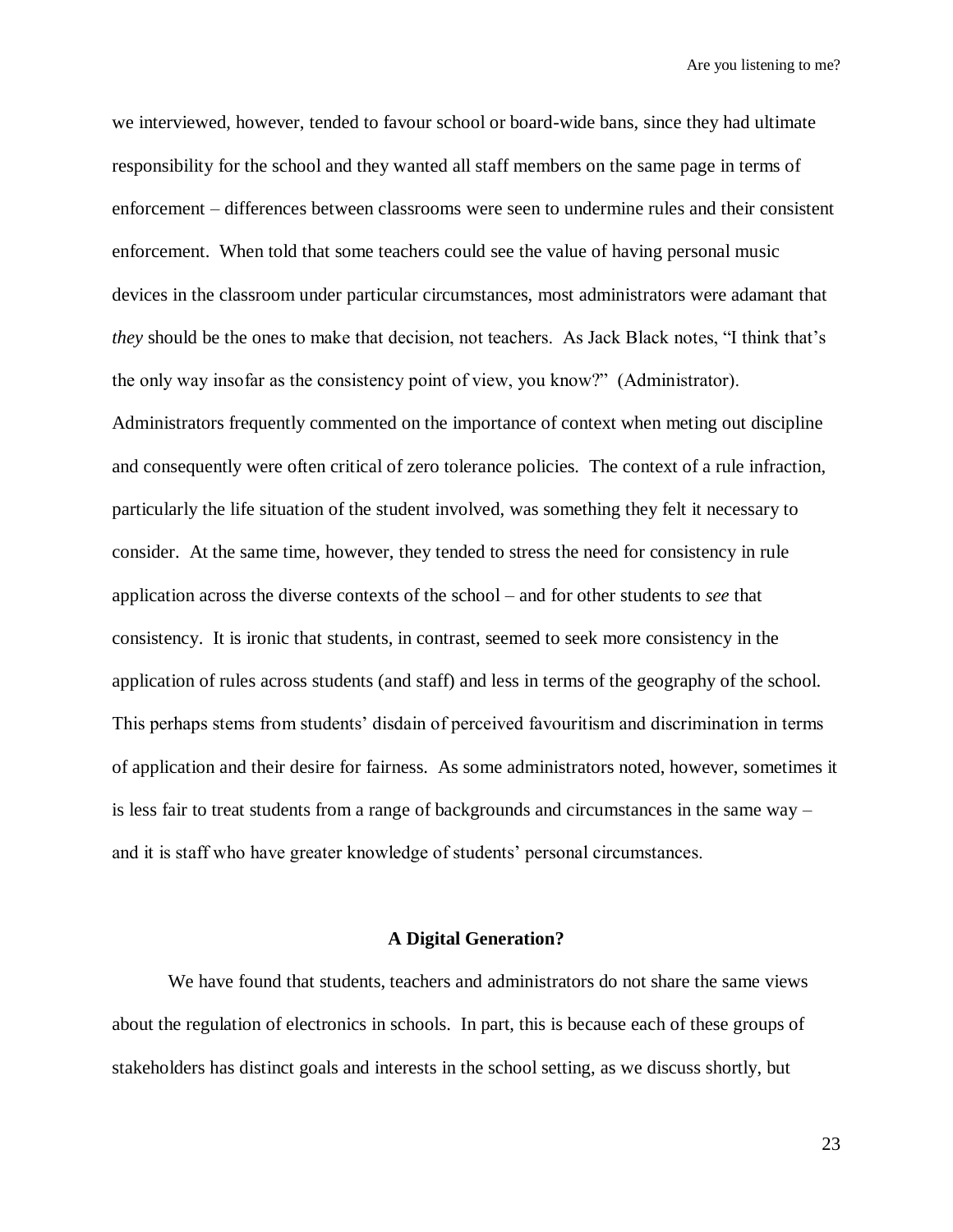perhaps also due to their different orientations to such personal electronic and digital technologies. The use of personal electronic devices is increasing globally. The quick turnover rate in the production of newer models of cell phones and mp3 players and mass-marketing campaigns, such as the colourful and catchy iPod commercials, appeal to consumers (and particularly young people). However, there seems to be a gap between those who use such devices as part of their everyday lived experiences and those who do not. Some perceive this gap to be age-related. As an administrator noted, "It um, it may also be a generational thing. […] We're just estranged to where it sort of uh, [we're] not connected to that technology and things like that. So it will take a little bit for us to get used to… to be able to do it." (Chicago, Administrator)

Marc Prensky attempted to define terms to differentiate those who live on either side of this perceived technological gap by distinguishing *digital natives* who have "spent their entire lives surrounded by and using" digital technology and therefore "think and process information fundamentally differently from their predecessors" (Prensky, 2001, p. 2) and (older) *digital immigrants* who have "at some later point in [their] lives, become fascinated by and adopt many or most aspects of the new technology" though they will "always retain… a foot in the past" where they will turn to other familiar, less technological resources first (books instead of the Internet, for example) (Prensky, 2001, p. 3). These *digital immigrants* who have been "socialized' differently from their kids, and are now in the process of learning a new language" (Prensky, 2001, p.3). While such a generational gap may in part explain some of the divergent views evident between students and staff, Prensky"s terms suggest geographic movement that has not occurred and problematically polarize generations. Indeed, we noted that teachers' views on electronic devise were more related to the type of class they taught than age: teachers who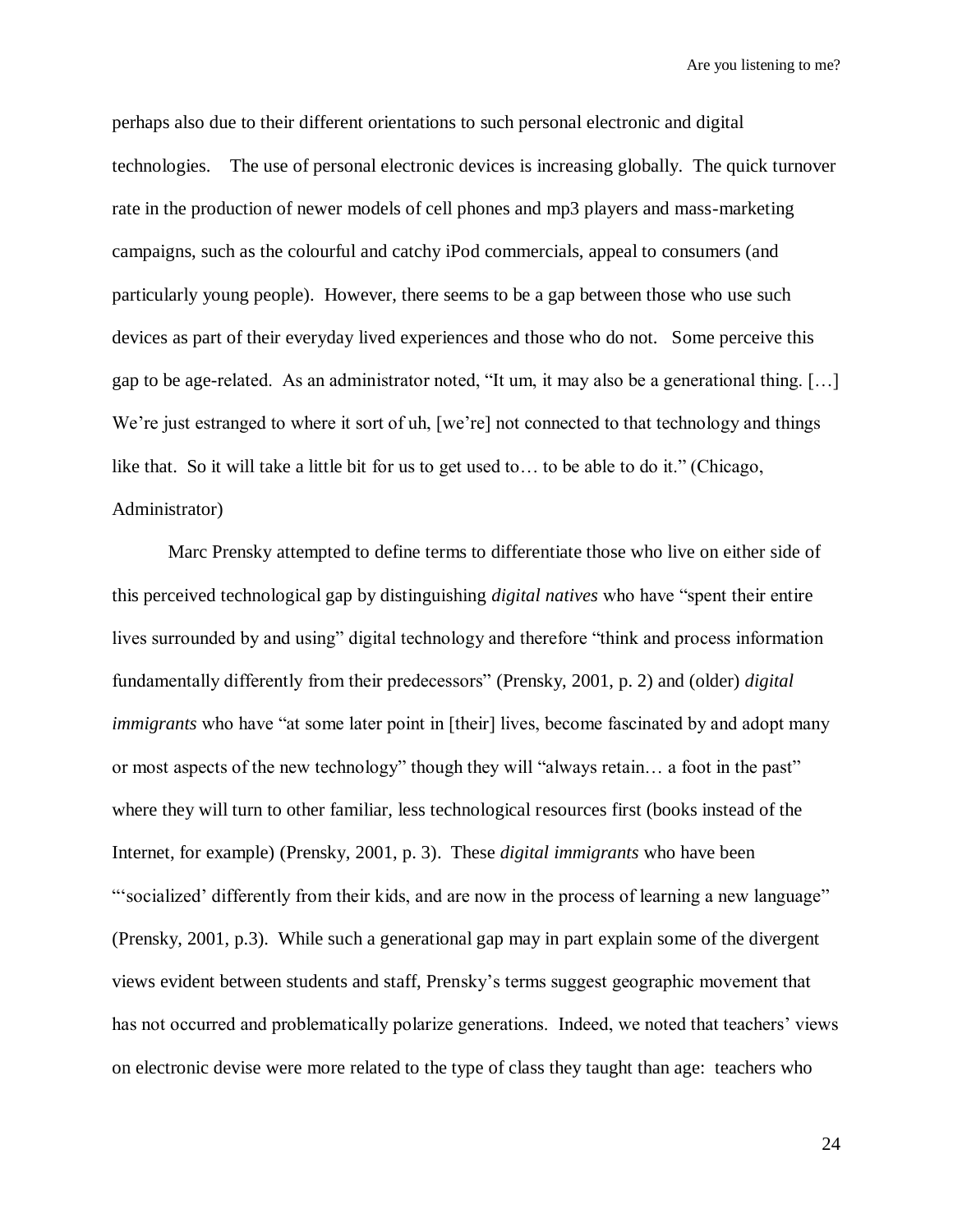taught more technologically-friendly courses in business or the sciences, or who worked with students with unique needs, seemed to better understand students wanting to listen to music while working, for instance, than teachers who taught classes in the humanities or social sciences who were more likely to see cell phones and mp3 players as tempting "distractions." Similarly, it would be wrong to assume that all students use electronics the same amount and in the same ways. As a result, it is perhaps more helpful to think of electronics users on a *continuum* between integrated and peripheral use, regardless of age. While many of us use technology and electronics as part of our everyday lives, integral users tend to use electronic devices as a first resort and also as a regular supplement to everyday activities. Students frequently seemed to be integral electronic users, and this usage seemed logical to them. As one teacher suggested:

Jen: … I also just think that… uh, like in the case of … technology and cell phones and mp3 players and – I think they"re just so… [interrupted by an announcement] used to it they don"t… they don"t understand why [they shouldn't be allowed to use them]. Like if it doesn't make sense to them they"re very rational right? – So if it doesn"t rationally make sense, you"re not going to get them to do it and… you know? (Teacher)

Many students saw their possession and usage of cell phones and mp3 players as part of their everyday lives. As noted previously, they understood there were times and places to use such electronics and were quite puzzled when they could not use them at school in situations similar to those in which they used them outside of school (e.g. while doing their homework). According to students, teachers and administrators, some parents also seem comfortable with the technology and favour their children carrying electronic devices at school.

For integral electronics users, students and adults who are used to using electronics in their everyday lives, a ban is bizarre since social etiquette on using such devices, particularly cell phones, is in place. Some focus group respondents described themselves as matter-of-fact about removing headphones to listen to lessons, turning off cell phones or setting ringers to vibrate to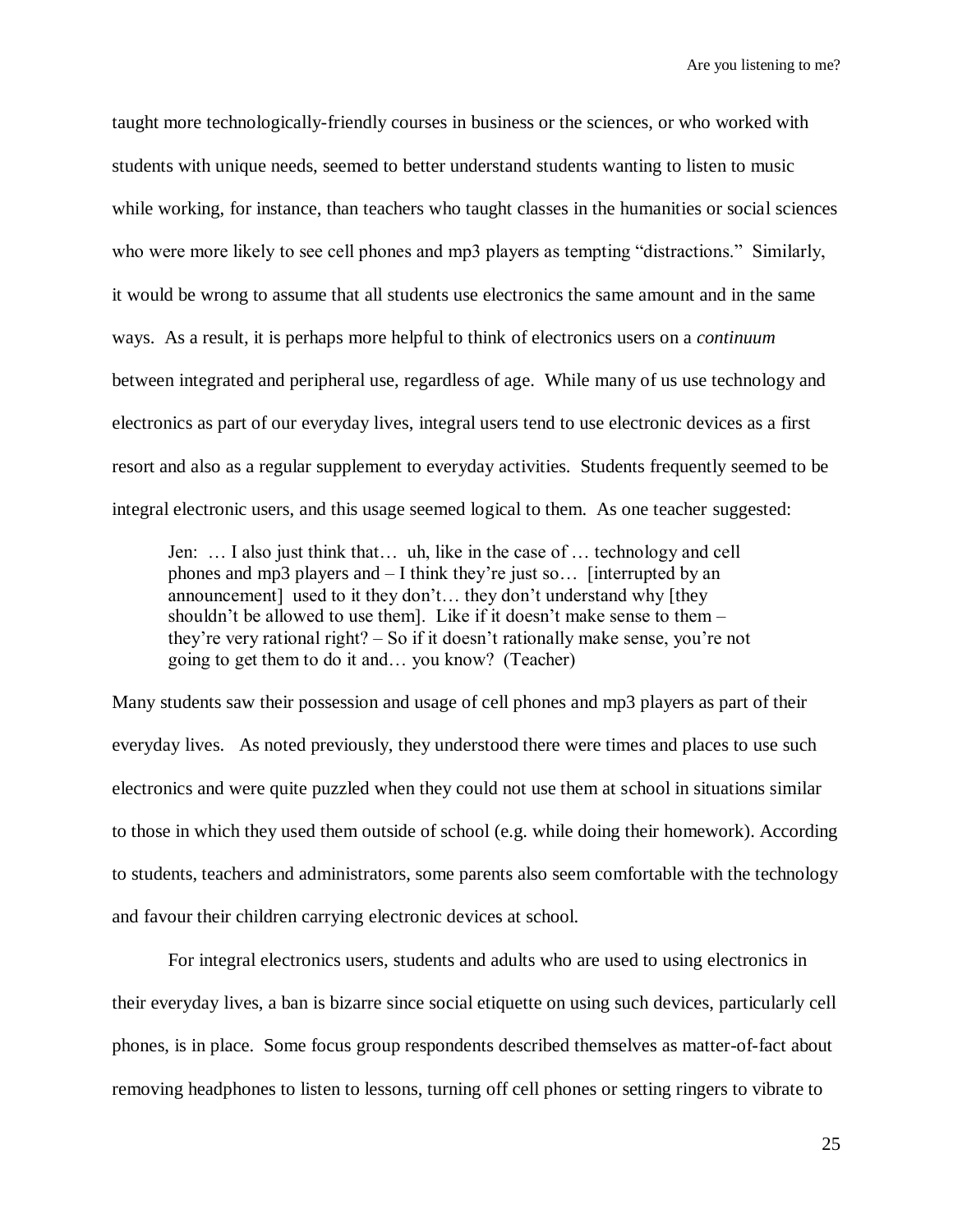avoid disturbing large number of individuals and leaving crowded areas (such as classrooms) discreetly to privately have important cell phone conversations. However, some teachers and administrators noted that students have not all assimilated this etiquette:

Chicago: Nowadays when you go to the movies, they say "please turn your cell phone off" or "put it on mute." And that"s just a courtesy thing and I think that the generation has to adopt [it]. There"s the skill then there"s the sense of responsibility that goes with it and we don"t have that built up so much as the text messaging phone speed right? (Administrator)

One teacher noted some irony in overly policing these devices when students need to hone such etiquette in order to become responsible digital citizens.

By contrast, peripheral users may still use electronic devices during their day (as required for work for example), but do not use electronics as often, nor do they normally use them to supplement other activities. Positioning themselves as peripheral electronic users, some teachers did not see the "need" to have these devices in class: that they did not contribute to students' education but were distractions to the learning process. Similarly, one teacher, when told that students felt they focus more on seatwork while listening to music said that "they *think* they are" (Maria, Teacher). Another teacher even said she selectively cited "studies" in order to counter students' desire to use personal music devices in class:

Jen: Yeah, but I"ll refer to "studies" that you know, say that your brain – like brain research stuff. Um, because I know, I know it's terrible to tell a lie but, I know that that  $-1$  know, I've read, we've looked at some stuff which says that music – I think they"re conflicting, I haven"t looked into it a lot – but some studies say music can help you learn and music cannot help you learn. So I"m choosing to have the "not" … (Teacher)

There seems to be a need by some teachers and administrators, positioned as peripheral electronics users to convince integral electronics users (often students) that they are incorrect in their perception that these electronics are helpful to them, even though their evidence is speculative. Yet clearly teachers were not unanimously against personal electronic devices, in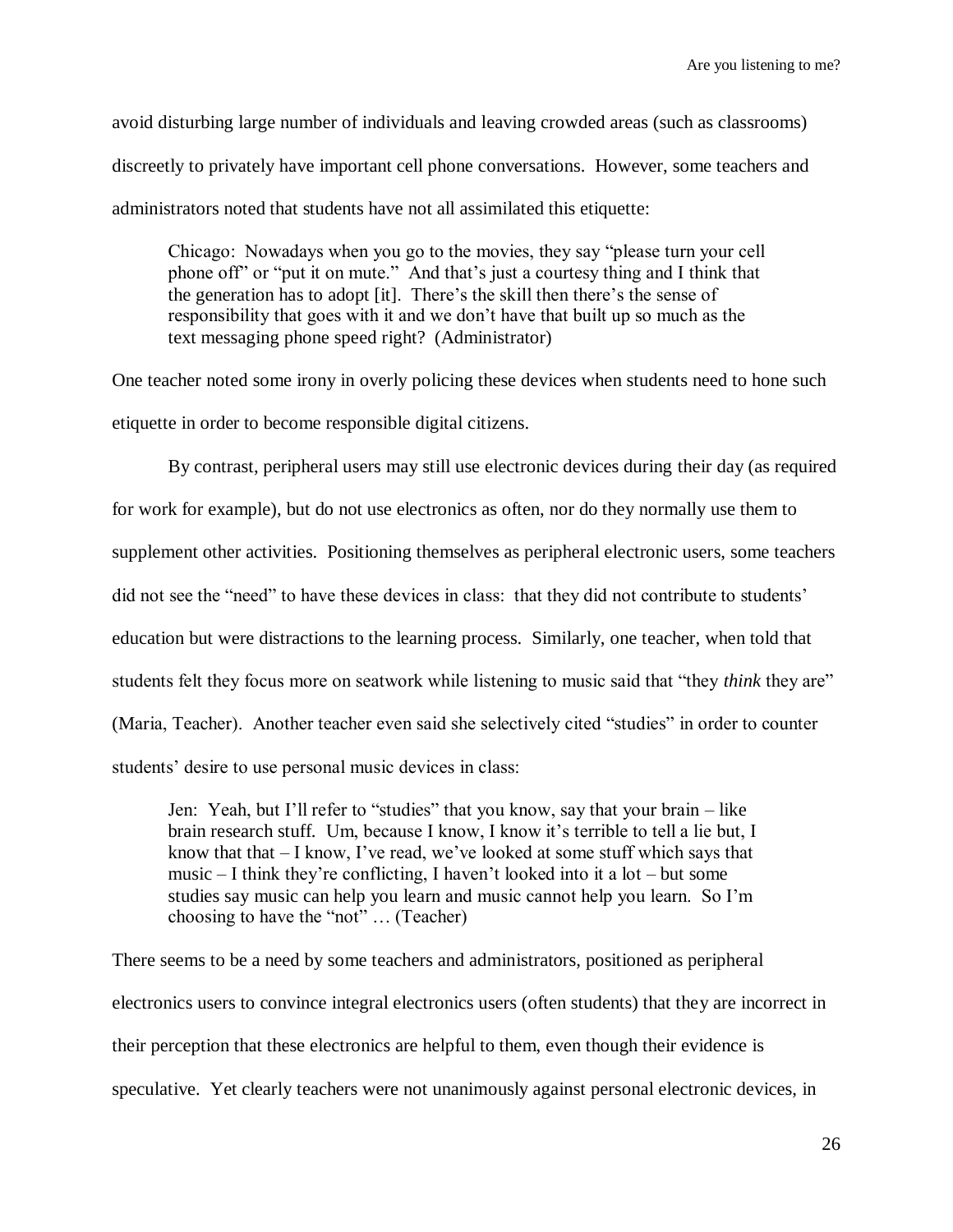part due to specific pedagogical contexts and their classroom responsibilities as well as their own relationship with technology. In contrast, the administrators we talked to were for the most part adamant that listening to music on mp3 players and using cell phones is distracting to student learning in general and that they do not belong in schools.

# **Conclusion**

While personal electronics, such as the Sony Walkman, have been available and widely used since the early 1980s, only recently has there been such fervent debate about policies governing these devices in a school setting. We have noted the divergent interests within the school, specifically between students, teachers and administrators, under a variety of themes.

Many students (and some teachers) contextualize spaces and times where they note the (in)appropriateness of cell phone and mp3 player usage. For the most part, our focus group participants seem to use electronics as an integral part of their lives; they are comfortable with everyday use of these technologies. Students are also motivated by the desire to ensure spaces of personal time within the school and to make school an enjoyable, safe and social experience as well as an academic one. Many adults within the school see electronic devices as peripheral (and unnecessary) devices to learning, however. Teachers and administrators have responsibilities that students do not have and many argue that there are good pedagogical and safety reasons for not having these devices at school, including that they might facilitate drug dealing and cheating, pose as distractions and lead to theft. Due to their role in the school it is also unsurprising that administrators are more likely than students to view the school as a homogenous space. It is evident that students, teachers and administrators have different positions related to how they contextualize school spaces linked to their differing roles and responsibilities.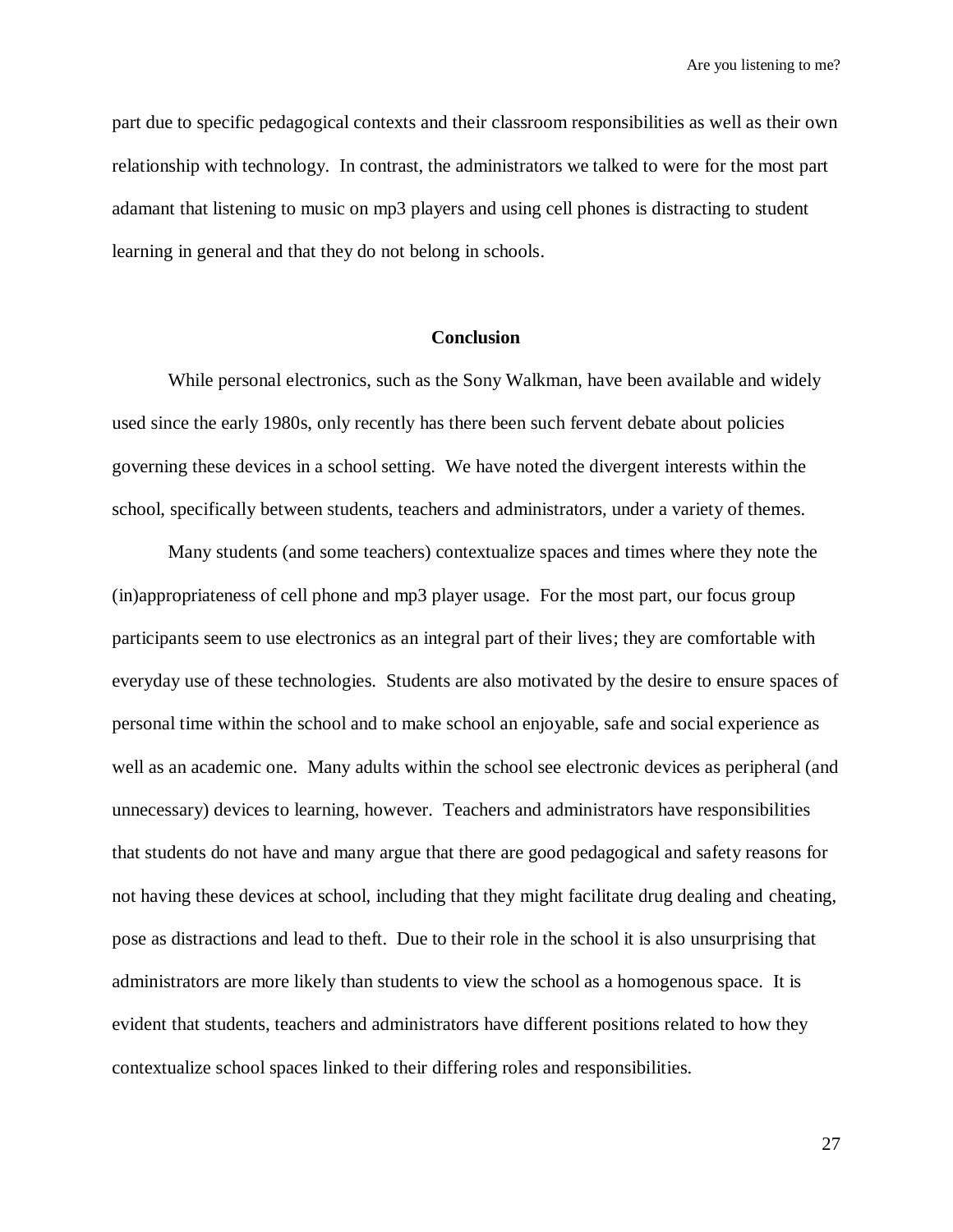While students, teachers and administrators all have valid concerns and standpoints regarding electronic gadget usage, rule-making and dissemination comes primarily from school boards and administrators, despite some limited opportunities for teachers and some students to participate. The lack of "ground level" input on the regulation of electronics coincides with the larger pattern we have noticed so far during our data gathering on school rules – a lack of genuine student participation during their creation and revision. This pattern is troubling since students lack an understanding of themselves as potent political citizens and frequently seem to resort to the rather impotent practice of rule-breaking as a means to voice their objections to rules (Raby & Domitrek, 2007). If teaching responsible citizenship is the ultimate goal of education, there is an urgent need to include student input on matters of school policy. Such involvement would also open wider discussion of the pros and cons of personal electronic devices in schools. Similarly, while there are more opportunities for teacher participation though staff and management council meetings, the final say is always in the hands of the principal and the school board. Some teachers expressed concern that administrators were implementing rules that did not reflect an understanding of classroom dynamics and the struggles teachers need to deal with on an everyday basis. With such gaps between stakeholders (students, teachers and administrators) on the regulation of personal electronic devices in schools, communication and participation across all stakeholders seems vital to create successful policy.

From our observations, there are clearly many struggles that stem from increasing personal electronics usage in North American society and these are not likely to dissipate as mobile technologies become increasingly popular. As part of the wider question of student and teacher participation, our data suggests that blanket electronics bans on school property are problematic for many. While several administrators interviewed cited the TDSB electronics ban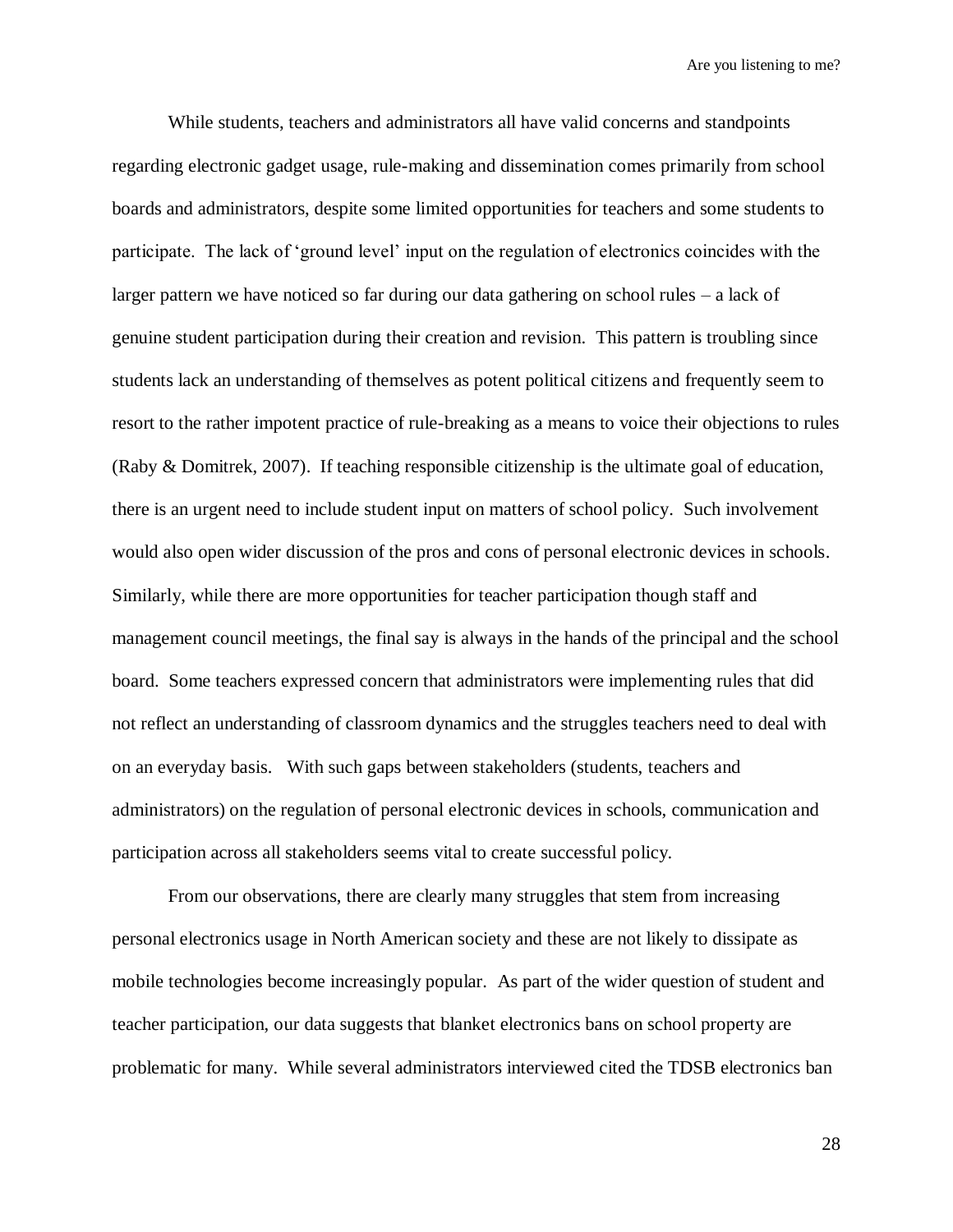as positive and hoped that their board would implement similar policies<sup>5</sup>, such a ban did not seem favourable to most teachers and students. While some teachers said that having a ban would eliminate everyday struggles with students and thus make their lives easier, others noted that they would lose the discretion to let students use devices in beneficial situations or other special circumstances. Blanket bans also treat the school as a homogeneous space, which is quite distinct from how students understand the school.

Based on our findings, three other observations emerge. First, that rules pertaining to electronics need clear rationales. Students were much more likely to accept and follow a rule if the rationale behind it was clearly explained and made logical sense. Secondly, while cell phones and personal music players are similar in some regards, they are quite different in their functions and rule-making might well benefit from recognizing these differences. Finally, there seems to be a need for education about broader etiquette around what is considered appropriate usage of personal electronic devices in public places and broader education around the potential uses (and abuses) of technology. While our research suggests that many students have adopted appropriate etiquette related to when and how to use their devices (not during lessons for example), some teachers and administrators countered that not all students were as successful at doing so. Similarly, those teachers and administrators who completely dismiss electronics as distractions fail to see the nuances of electronics usage and their possible beneficial applications under particular circumstances.

 $\overline{a}$ 

 $<sup>5</sup>$  After data collection and during the course of writing this paper, the local board passed a new policy stating that</sup> cell phones could only be used in designated areas of the school and banned from classrooms and wash/locker rooms, in distinct contrast to the TSDB policies (Osprey News Network, 2007). Authorized cell phone use areas, while still allowing students to carry cell phones in cases of emergency, seems to be a compromise reflecting the positions of all stakeholders.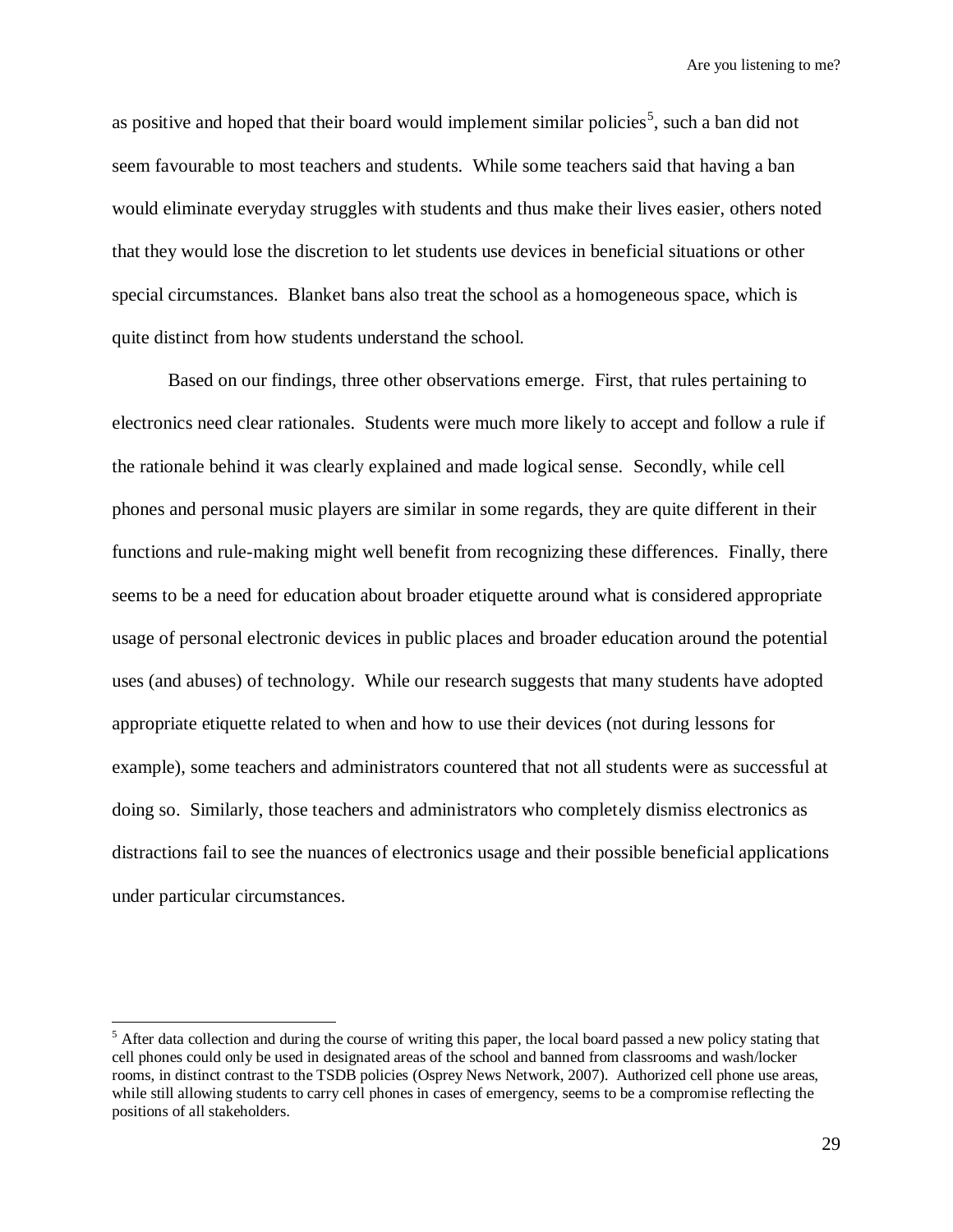| <b>Whitton Focus groups</b>     | <b>Description</b>                               |
|---------------------------------|--------------------------------------------------|
| #1 Youth centre in mall         | 15-17 years; Five females and two males.         |
| #2 Street youth drop-in shelter | 16-21 years; Four females and ten males; 7 youth |
|                                 | were out-of-school, 3 due to age.                |
| #3 Political youth group        | 16-18 years; Three males.                        |
| #4 Performing arts group        | One 13-year-old, the remaining members 16-17;    |
|                                 | Three females, one male.                         |
| #5 French school group          | Aged 15-18; Six females.                         |
| #6 Catholic school group        | Aged 17-18; Two females, two males.              |
| #7 Boys and Girls Club          | Aged 13-16; Four females, two males.             |
| #8 New immigrant youth group    | Aged 15-18; Two female, five male.               |
| #9 LGBTTQ youth group           | Aged 15-19; Five male, four female.              |
| <b>Toronto Focus groups</b>     |                                                  |
| #1 Inner city youth drop-in     | 14-18 years; Two females and seven males.        |
| #2 Informal group               | $14-15$ years; Two females and one male.         |
| #3 Youth leadership group       | 15-17 years; Three females.                      |
| #4 New immigrant youth group    | 14-18 years; Four girls, three boys.             |
| #5 Alternative hobby group      | 14-15 years; Three females, one male.            |
| #6 Youth homeless shelter       | 17-19 years; Three females, two males.           |
| #7 Boys and Girls Club          | 14-16 years; Three females, four males.          |
| #8 Catholic youth group         | 15-18 years; Three females.                      |
| #9 Native group                 | 18-19 years; One female, four males.             |

# **Appendix: Focus Group Descriptions**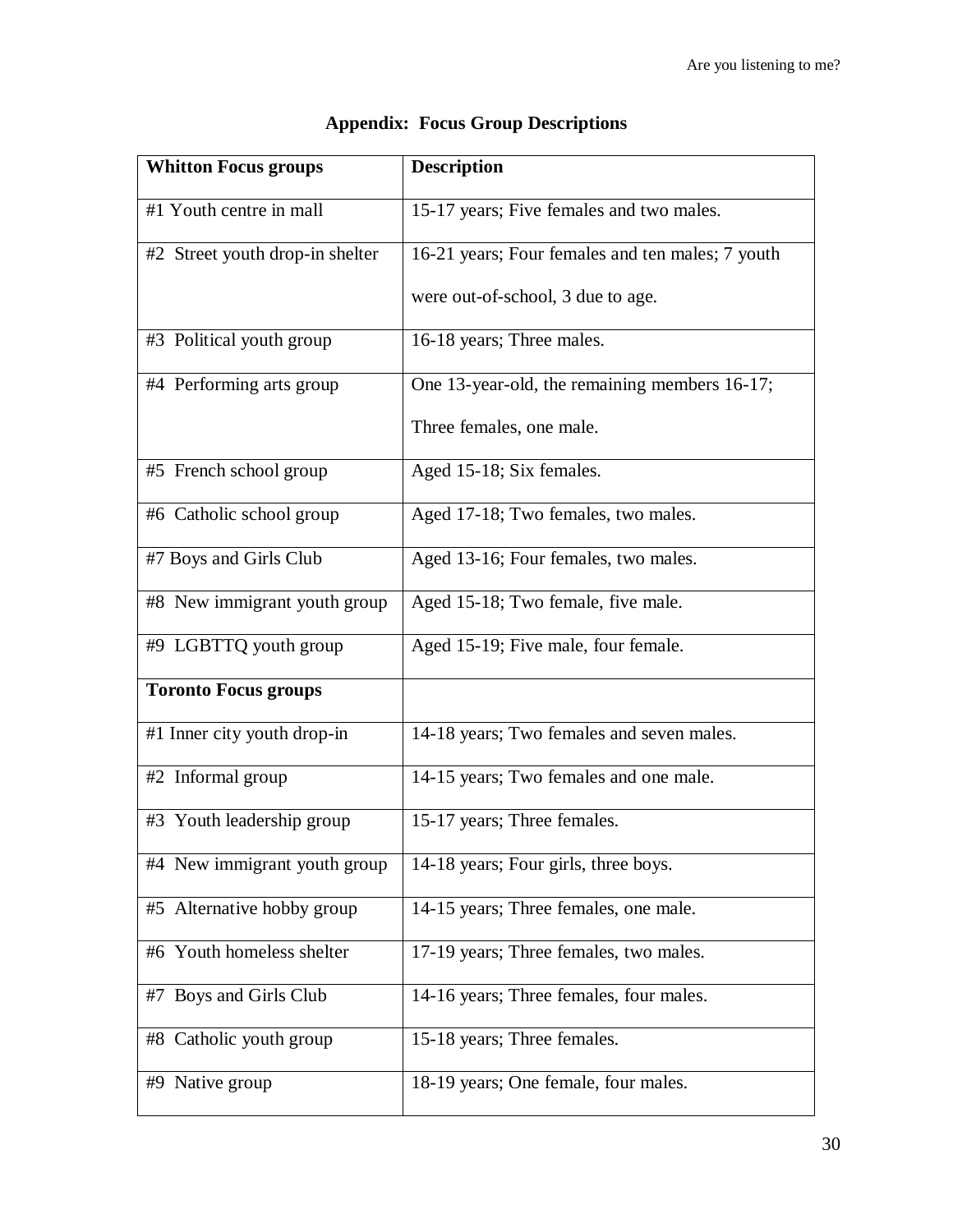# **References**

Beech, M. (2006, March 7). Cellphone ban? *Welland Tribune,* pp. A1-A2.

- Brodsky, W. (2002). The effects of music tempo on simulated driving performance and vehicular control. *Transportation Research* (Part F)*, 4*, 219-241.
- Brown, L. (2007, February 1). Schools, parents divided on expelling cellphones*. Toronto Star*, p. A1.
- Bull, M. (2001). The world according to sound. *New Media & Society, 3*, 179-197.
- Campbell, R. (2006a). Teenage girls and cellular phones: Discourses of independence, safety and 'rebellion'. *Journal of Youth Studies, 9*, 195-212.
- Campbell, S. W. (2006b). Perceptions of mobile phones in college classrooms: Ringing, cheating and classroom policies. *Communication Education, 55*, 280-294.
- Canada"s Office of Consumer Affairs. (2006). Consumer trends update: The expansion of cellphone services. Retrieved Sept 25, 2007, from http://strategis.ic.gc.ca/epic/site/ocabc.nsf/en/ca02267e.html
- Canadian Radio-Television and Telecommunications Commission. (2006, December 14). The future environment facing the Canadian broadcasting system. Retrieved February 25, 2008, from http://www.crtc.gc.ca/ENG/publications/reports/broadcast/rep061214.htm
- CBC News. (2006, November 24). Quebec school bans cellphones after YouTube video. Retrieved January 30, 2008, from http://www.cbc.ca/canada/ottawa/story/ 2006/11/24/you-tube.html
- CBC News. (2007, April 17). Cyber-bullying could lead to school expulsion in Ontario. Retrieved October 23, 2007, 2007, from http://www.cbc.ca/canada/ottawa/story/2007/ 14/17/safeschools.html
- Chen, S.-L. S. (1998). Electronic narcissism: College students' experiences of walkman listening. *Qualitative Sociology, 21*, 255-276.
- Childress, H. (2004). Teenagers, territory and the appropriation of space. *Childhood, 11*, 195- 205.
- CityNews. (2006). New school fight videos surface as parents worry about their kids' safety. Retrieved January 11, 2007, from http://www.citynews.ca/news/news\_3748.aspx
- CityNews. (2007). Cellphone use banned in all Toronto public schools. Retrieved June 7, 2007, from www.citynews.ca/news/news\_9977.aspx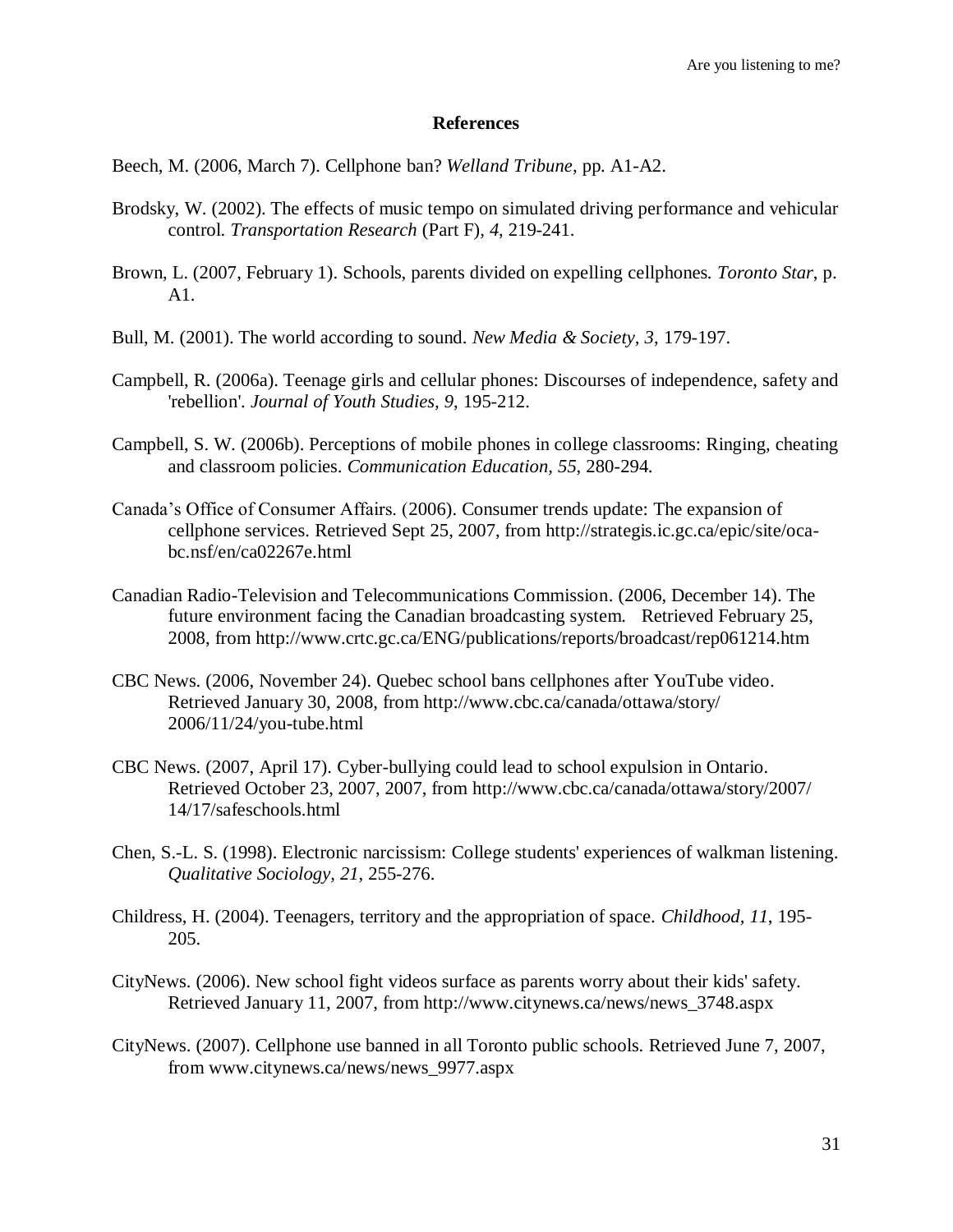- de Souza e Silva, A. (2006). From cyber to hybrid: Mobile technologies as interfaces of hybrid spaces. *Space and Culture, 9*, 261-278.
- Furnham, A., & Bradley, A. (1997). Music while you work: The differential distraction of background music on the cognitive test performance of introverts and extraverts. *Applied Cognitive Psychology, 11*, 445-455.
- Furnham, A., Trew, S., & Sneade, I. (1999). The distracting effects of vocal and instrumental music on the cognitive test performance of introverts and extraverts. *Personality and Individual Differences, 27*, 381-392.
- Green, G. (2006). Mobile panic: Health, manners, and our youth. In *Mobile panic: Health, manners, and our youth* (pp. 107-125). New York: Routledge.
- Green, N. (2001). Who's watching whom? Monitoring and accountability in mobile relations. In B. Brown, N. Green & R. Harper (Eds.), *Wireless world: Social and interactional aspects of the mobile age* (pp. 32-45). London, UK.: Springer.
- Green, N. (2003). Outwardly mobile: Young people and mobile technologies. In J. E. Katz (Ed.), *Machines that become us: The social context of personal communication technology* (pp. 201-217). New Brunswick, NJ: Transaction.
- Hallam, S., & Price, J. (1998). Can the use of background music improve the behaviour and academic performance of children with emotional and behavioural difficulties? *British Journal of Special Education, 25*, 88-91.
- Hallam, S., Price, J., & Katsarou, G. (2002). The effects of background music on primary school pupils' task performance. *Educational Studies, 28*, 111-122.
- Katz, J. E., & Sugiyama, S. (2006). Mobile phones as fashion statements: Evidence from student surveys in the US and Japan. *New Media & Society, 8*, 321-337.
- Keith, S., & Martin, M. E. (2005). Cyber-bullying: Creating a culture of respect in a cyber world. *Reclaiming Children and Youth, 13*, 224-228.
- Koskinen, I., & Repo, P. (2006). *Personal technology in public spaces* (Working Papers 94). Helsinki, Fin.: National Consumer Research Centre.
- Lobet-Maris, C. (2003). Mobile phone tribes: Youth and social identity. In L. Fortunati, J. E. Katz & R. Riccini (Eds.), *Mediating the human body: Techonology, communication and fashion* (pp. 87-92). New Jersey: Lawrence Erlbaum.
- McGinnis, S. (2007, May 17). Calgary school asks YouTube to pull fight video. Retrieved January 30, 2008, from http://www.canada.com/topics/technology/story.html?id= 243d1083-28b4-47a9-a206-6803e4c34336